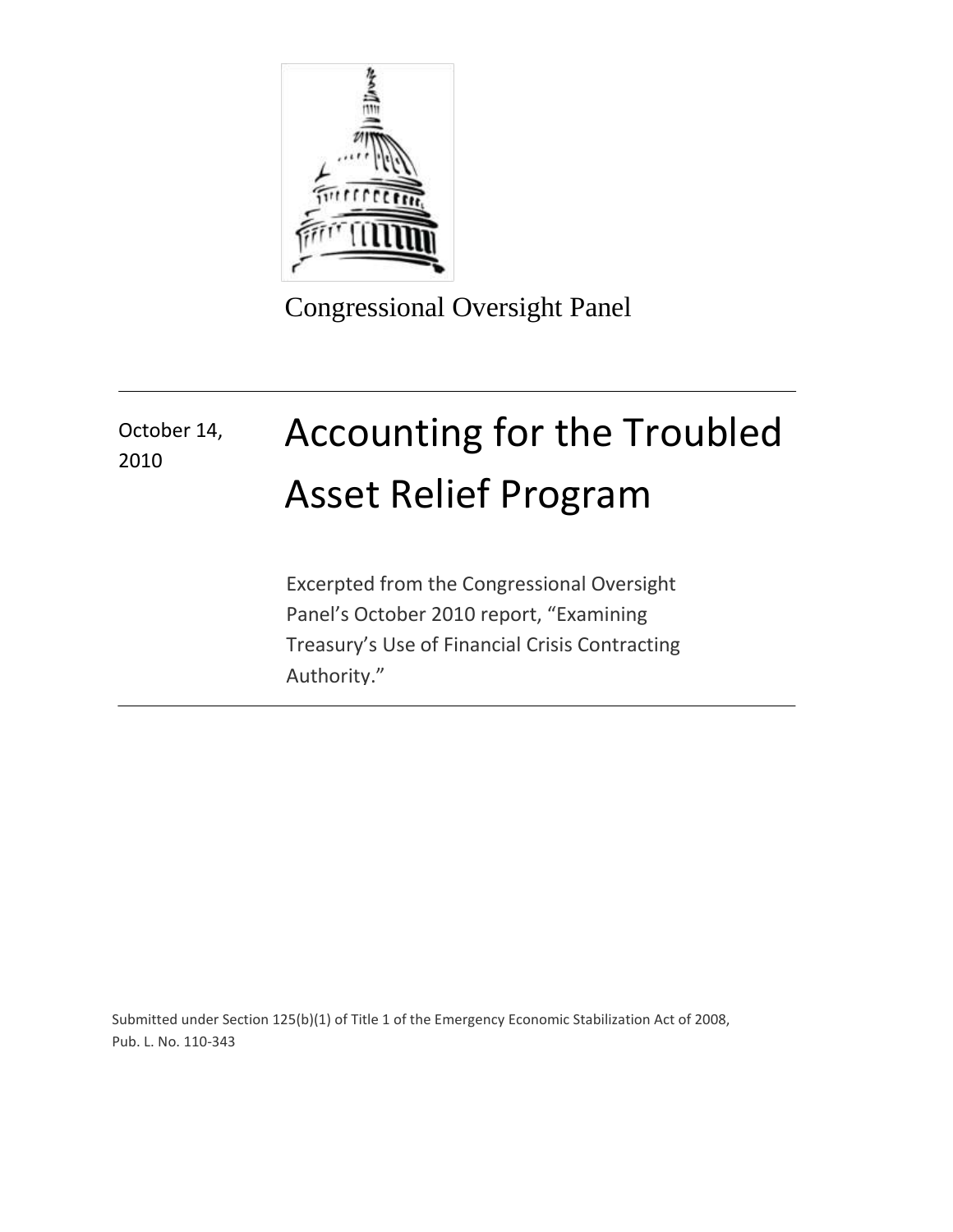#### **TARP Accounting**

Each month, the Panel summarizes the resources that the federal government has committed to the rescue and recovery of the financial system. The following financial update provides: (1) an updated accounting of the TARP, including a tally of dividend income, repayments, and warrant dispositions that the program has received as of August 31, 2010; and (2) an updated accounting of the full federal resource commitment as of September 29, 2010.

#### **1. The TARP**

#### **a.** Program Updates<sup>438</sup>

Treasury's spending authority under the TARP officially expired on October 3, 2010. Though it can no longer make new funding commitments, Treasury can continue to provide funding for programs with which it has existing contracts and previous commitments. As of September 30, 2010, \$396.5 billion had been spent under the TARP's \$475 billion ceiling.<sup>439</sup> Of the amount outstanding, \$209.4 billion has been repaid, while Treasury has incurred \$6.1 billion in losses associated with its CPP and AIFP investments. There are currently \$181 billion in funds outstanding.

#### *CPP Repayments*

As of September 30, 2010, 110 banks have fully redeemed their CPP preferred shares either through capital repayment or exchanges for investments under the CDCI. These institutions have repaid a total of \$152.8 billion of the \$204.9 billion committed to CPP. The amount of funds currently outstanding in the program is \$49.6 billion.

During the month of September, Treasury's CPP investment amount was reduced by \$5.3 billion. A significant portion of this amount (\$4.9 billion) came from proceeds earned from the third round of sales of Citigroup common stock. As of September 30, 2010, Treasury still holds 3.6 billion shares of Citigroup common equity with a face value of \$11.7 billion. In addition, Treasury received \$220 million in repayments for its preferred and subordinated debt

 $\overline{a}$ <sup>438</sup> U.S. Department of the Treasury, *Cumulative Dividends, Interest and Distributions Report as of August 31, 2010* (Sept. 10, 2010) (online at financialstability.gov/docs/dividends-interestreports/August%202010%20Dividends%20and%20Interest%20Report.pdf) (hereinafter "Cumulative Dividends, Interest and Distributions Report as of August 31, 2010"); Treasury Transactions Report, *supra* note128.

<sup>&</sup>lt;sup>439</sup> The original \$700 billion TARP ceiling was reduced by \$1.26 billion as part of the Helping Families Save Their Homes Act of 2009. 12 U.S.C. § 5225(a)-(b); *Helping Families Save Their Homes Act of 2009,* Pub. L. No. 111-22 § 40. On June 30, 2010, the House-Senate Conference Committee agreed to reduce the amount authorized under the TARP from \$700 billion to \$475 billion as part of the Dodd-Frank Wall Street Reform and Consumer Protection Act that was signed into law on July 21, 2010. *See Dodd-Frank Wall Street Reform and Consumer Protection Act*, Pub. L. No. 111-203 (2010); The White House, *Remarks by the President at Signing of Dodd-Frank Wall Street Reform and Consumer Protection Act* (July 21, 2010) (online at www.whitehouse.gov/thepress-office/remarks-president-signing-dodd-frank-wall-street-reform-and-consumer-protection-act).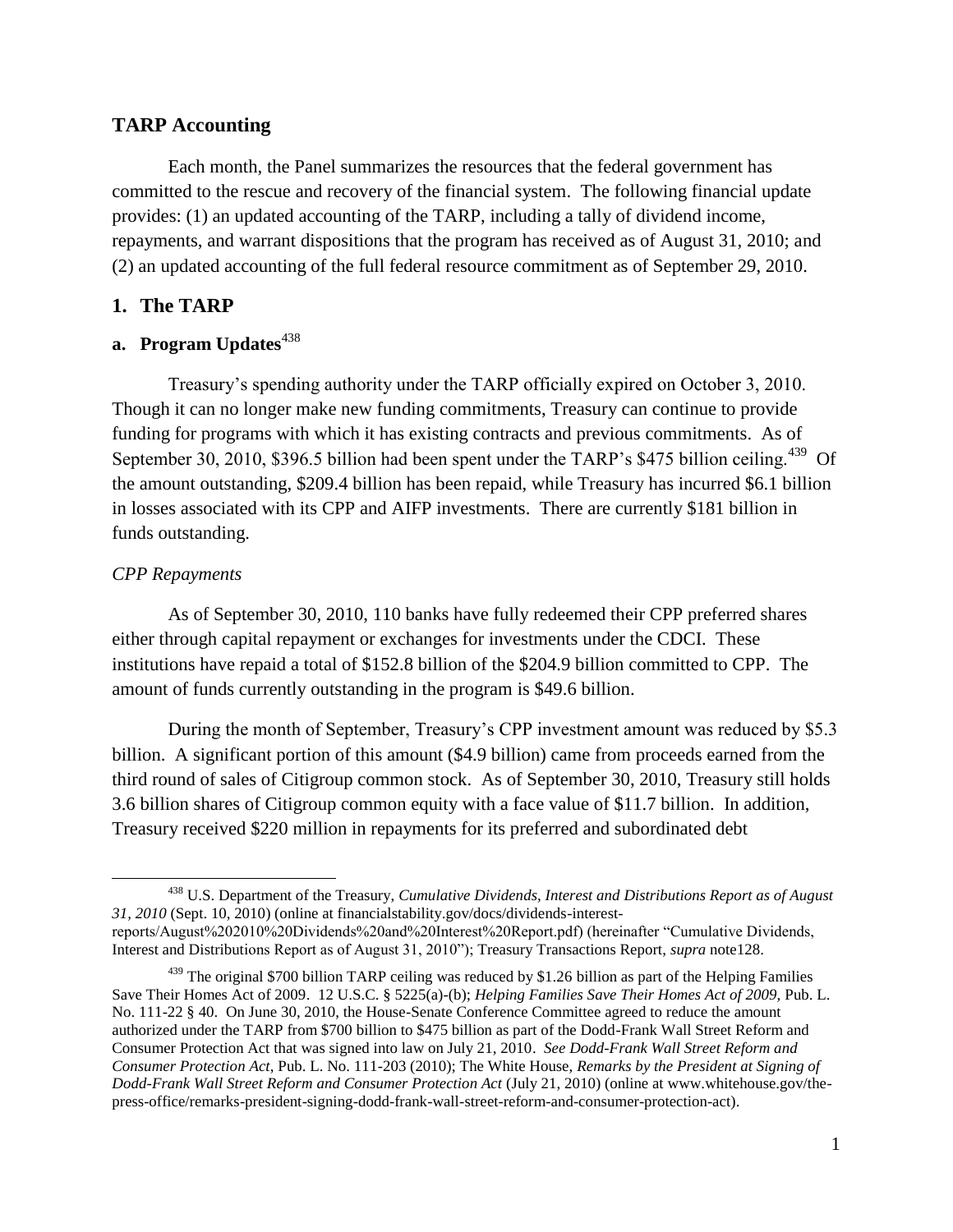investments in 12 participating institutions. Another 17 institutions also exchanged \$253 million of CPP funds for an equivalent investment under the CDCI.

The reduction in outstanding CPP funds also includes a net loss from Treasury's investments in South Financial Group, Inc. and TIB Financial Corp. These two institutions received a total of \$384 million through CPP. On September 30, 2010, Treasury sold the preferred stock and warrants issued by South Financial to Toronto-Dominion Bank (TD Bank) for \$130.6 million as part of the company's acquisition of South Financial.<sup>440</sup> Treasury also sold the preferred shares and warrants it received from TIB Financial for \$12.2 million to North American Financial Holdings, Inc.<sup>441</sup> As a result of these sales, Treasury incurred a loss of \$241.7 million, bringing total losses on CPP investments to \$2.6 billion.

#### **b. Income: Dividends, Interest, and Warrant Sales**

 $\overline{a}$ 

As of September 30, 2010, 45 institutions have repurchased their warrants for common shares that Treasury received in conjunction with its preferred stock investments. Treasury received \$19.7 million from six banks that agreed to repurchase their warrants in September. Treasury has also sold the warrants for common shares for 15 other institutions at auction. On September 16, 2010, Treasury held an auction for 13 million warrants to purchase common shares of Lincoln National Corporation. The offering yielded \$213.7 million in net proceeds to Treasury. On September 21, 2010, Treasury also auctioned off 52 million warrants issued by the Hartford Financial Services Group, Inc. for \$706.3 million in proceeds.

In addition to warrant disposition proceeds, Treasury also receives dividend payments on the preferred shares that it holds, usually 5 percent per annum for the first five years and 9 percent per annum thereafter.<sup>442</sup> In total, Treasury has received approximately \$25.3 billion in net income from warrant repurchases, dividends, interest payments, and other proceeds deriving from TARP investments (after deducting losses).<sup>443</sup> For further information on TARP profit and loss, see Figure 29.

<sup>440</sup> Treasury Transactions Report, *supra* note128; TD Bank Financial Group, *TD Bank Marks Another Important Milestone in Expansion of U.S. Footprint* (Oct. 1, 2010) (online at td.mediaroom.com/index.php?s=43&item=1045).

<sup>441</sup> As part of its \$175 billion investment in TIB Financial Corp., North American Financial Holdings, Inc. also agreed to purchase 37,000 shares of CPP preferred stock, along with related warrants, from Treasury. TIB Financial Corp., *TIB Financial Corp. Announces Closing of \$175 Million Investment From North American Financial Holdings, Inc.* (Sept. 30, 2010) (online at www.tibfinancialcorp.com/file.aspx?IID=108287&FID=10162725).

<sup>442</sup> U.S. Department of the Treasury, *Securities Purchase Agreement for Public Institutions* (online at www.financialstability.gov/docs/CPP/spa.pdf) (accessed Oct. 12, 2010).

<sup>443</sup> Cumulative Dividends, Interest and Distributions Report as of August 31, 2010, *supra* note 438; Treasury Transactions Report, *supra* note 128. Treasury also received an additional \$1.2 billion in participation fees from its Guarantee Program for Money Market Funds. U.S. Department of the Treasury, *Treasury Announces Expiration of Guarantee Program for Money Market Funds* (Sept. 18, 2009) (online at www.ustreas.gov/press/releases/tg293.htm).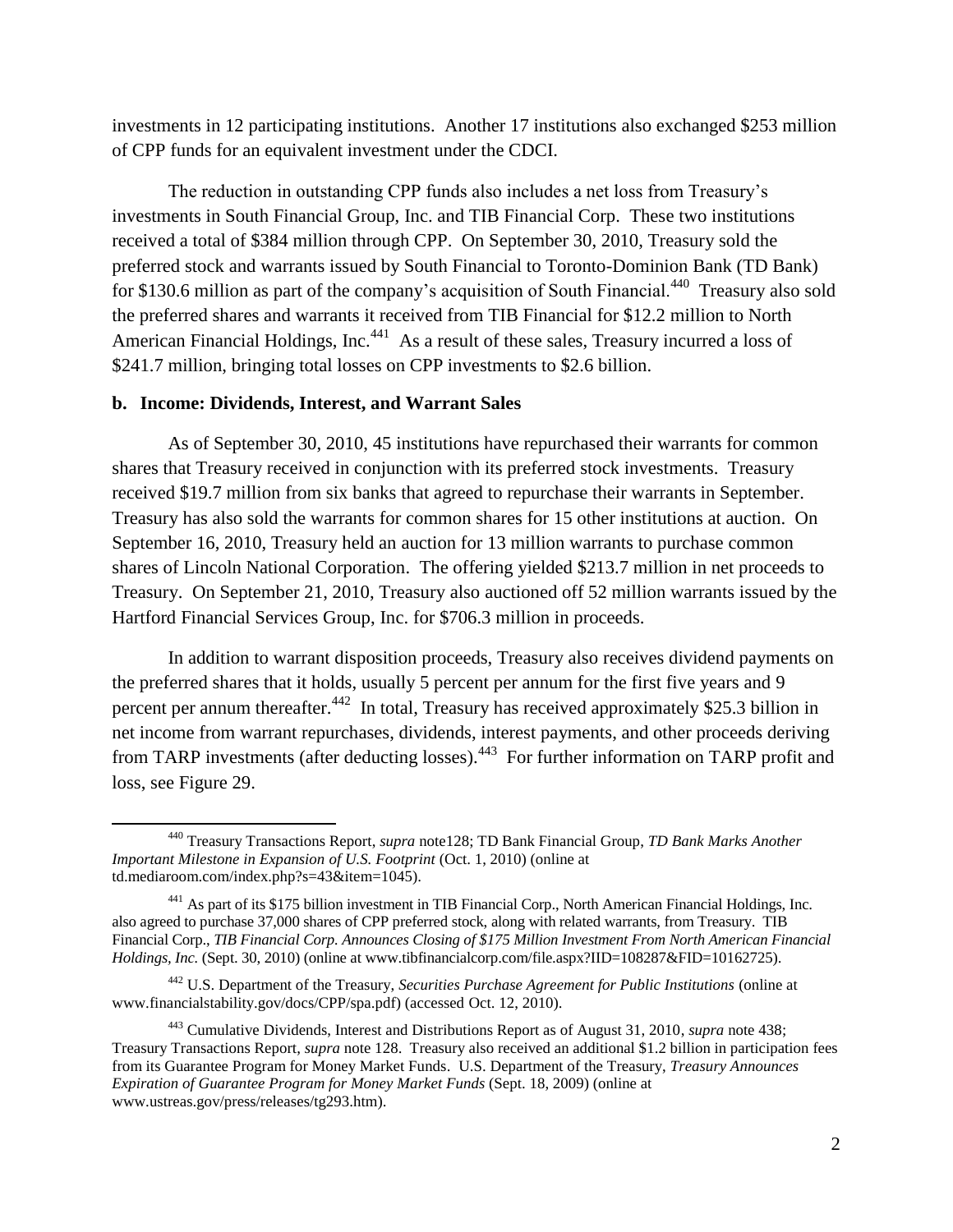# **c. TARP Accounting**

| Figure 28: TARP Accounting (as of September 30, 2010) (billions of dollars) <sup>i</sup> |  |  |  |  |  |  |  |
|------------------------------------------------------------------------------------------|--|--|--|--|--|--|--|
|                                                                                          |  |  |  |  |  |  |  |

<span id="page-3-1"></span><span id="page-3-0"></span>

| Program                                                         | <b>Maximum</b><br>Amount<br><b>Allotted</b> | <b>Actual</b><br><b>Funding</b> | <b>Total</b><br>Repayments/<br><b>Reduced</b><br><b>Exposure</b> | <b>Total</b><br><b>Losses</b>  | <b>Funding</b><br><b>Currently</b><br>Outstanding | <b>Funding</b><br><b>Available</b> |
|-----------------------------------------------------------------|---------------------------------------------|---------------------------------|------------------------------------------------------------------|--------------------------------|---------------------------------------------------|------------------------------------|
| <b>Capital Purchase</b><br>Program (CPP)                        | \$204.9                                     | \$204.9                         | $^{ii}$ (\$152.8)                                                | $\overline{\text{iii}}(\$2.6)$ | \$49.6                                            | \$0                                |
| Targeted<br><b>Investment Program</b><br>(TIP)                  | 40.0                                        | 40.0                            | (40.0)                                                           | $\overline{0}$                 | $\overline{0}$                                    | $\boldsymbol{0}$                   |
| <b>Asset Guarantee</b><br>Program (AGP)                         | 5.0                                         | $\frac{iv}{5.0}$                | $^{v}(5.0)$                                                      | $\overline{0}$                 | $\Omega$                                          | $\overline{0}$                     |
| <b>AIG</b> Investment<br>Program (AIGIP)                        | 69.8                                        | $\frac{vi}{49.1}$               | $\boldsymbol{0}$                                                 | $\overline{0}$                 | 49.1                                              | 20.7                               |
| <b>Auto Industry</b><br><b>Financing Program</b><br>(AIFP)      | 81.3                                        | 81.3                            | (10.8)                                                           | vii(3.5)                       | $viii$ 67.1                                       | $\overline{0}$                     |
| <b>Auto Supplier</b><br><b>Support Program</b><br>$(ASSP)^{ix}$ | 0.4                                         | 0.4                             | (0.4)                                                            | $\boldsymbol{0}$               | $\boldsymbol{0}$                                  | $\boldsymbol{0}$                   |
| Term Asset-Backed<br><b>Securities Loan</b><br>Facility (TALF)  | $^{x}4.3$                                   | $x_i$ <sup>xi</sup> $0.1$       | $\overline{0}$                                                   | $\overline{0}$                 | 0.1                                               | 4.2                                |
| Public-Private<br><b>Investment Program</b><br>$(PPIP)^{xii}$   | 22.4                                        | $xiii$ 14.2                     | $\frac{\text{xiv}}{100}(0.4)$                                    | $\overline{0}$                 | 13.8                                              | 8.2                                |
| SBA 7(a) Securities<br>Purchase                                 | 0.4                                         | $xv$ <sub>0.36</sub>            | $\overline{0}$                                                   | $\overline{0}$                 | 0.36                                              | $\overline{0}$                     |
| Home Affordable<br>Modification<br>Program (HAMP)               | 29.9                                        | 0.5                             | $\boldsymbol{0}$                                                 | $\overline{0}$                 | 0.5                                               | 29.4                               |
| Hardest Hit Fund<br>(HHF)                                       | xvi7.6                                      | xvii0.06                        | $\overline{0}$                                                   | $\mathbf{0}$                   | 0.06                                              | 7.5                                |
| <b>FHA Refinance</b><br>Program                                 | 8.1                                         | $\overline{0}$                  | $\boldsymbol{0}$                                                 | $\overline{0}$                 | $\boldsymbol{0}$                                  | 8.1                                |
| Community<br>Development<br>Capital Initiative<br>(CDCI)        | 0.8                                         | $\frac{x}{y}$ xviii $0.57$      | $\overline{0}$                                                   | $\overline{0}$                 | 0.57                                              | $\overline{0}$                     |
| <b>Total</b>                                                    | \$475                                       | 396.48                          | (209.4)                                                          | (6.1)                          | 181.07                                            | 78.2                               |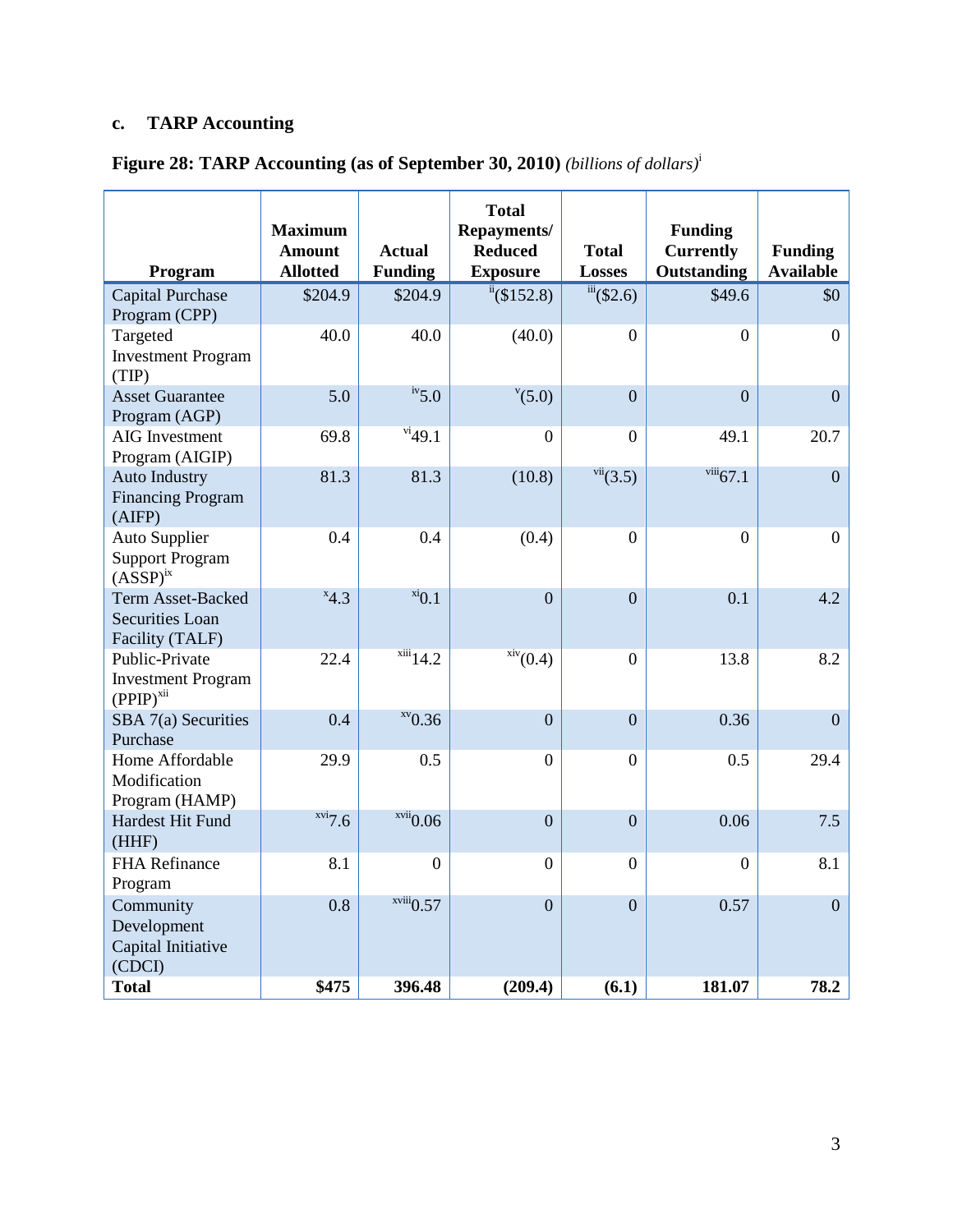<sup>i</sup> Figures affected by rounding. Unless otherwise noted, data in this table are from the following source: U.S. Department of the Treasury, *Troubled Asset Relief Program Transactions Report for the Period Ending September 30, 2010* (Oct. 4, 2010) (online at financialstability.gov/docs/transaction-reports/10-4- 10%20Transactions%20Report%20as%20of%209-30-10.pdf).

 $\overline{\phantom{a}}$ 

ii Total amount repaid under CPP includes \$13.4 billion Treasury received as part of its sales of Citigroup common stock. As of September 30, 2010, Treasury had sold 4.1 billion Citigroup common shares for \$16.4 billion in gross proceeds. Treasury has received \$3 billion in net profit from the sale of Citigroup common stock. In June 2009, Treasury exchanged \$25 billion in Citigroup preferred stock for 7.7 billion shares of the company's common stock at \$3.25 per share. U.S. Department of the Treasury, *Troubled Asset Relief Program Transactions Report for the Period Ending September 30, 2010*, at 13, 14 (Oct. 4, 2010) (online at financialstability.gov/docs/transactionreports/10-4-10%20Transactions%20Report%20as%20of%209-30-10.pdf); U.S. Department of the Treasury, *Troubled Asset Relief Program: Two-Year Retrospective*, at 25 (Oct. 2010) (online at www.financialstability.gov/docs/TARP%20Two%20Year%20Retrospective\_10%2005%2010\_transmittal%20letter. pdf).

Total CPP repayments also include amounts repaid by institutions that exchanged their CPP investments for investments under the CDCI, as well as proceeds earned from the sale of preferred stock and warrants issued by South Financial Group, Inc. and TIB Financial Corp.

iii On the TARP Transactions Report, Treasury has classified the investments it made in two institutions, CIT Group (\$2.3 billion) and Pacific Coast National Bancorp (\$4.1 million), as losses. In addition, Treasury sold its preferred ownership interests, along with warrants, in South Financial Group, Inc. and TIB Financial Corp. to non-TARP participating institutions. These shares were sold at prices below the value of the original CPP investment. Therefore, Treasury's net current CPP investment is \$49.6 billion due to the \$2.6 billion in losses thus far. U.S. Department of the Treasury, *Troubled Asset Relief Program Transactions Report for the Period Ending September 30, 2010*, at 13, 14 (Oct. 4, 2010) (online at financialstability.gov/docs/transaction-reports/10-4- 10%20Transactions%20Report%20as%20of%209-30-10.pdf).

 $\frac{1}{10}$  The \$5 billion AGP guarantee for Citigroup was unused since Treasury was not required to make any guarantee payments during the life of the program. U.S. Department of the Treasury, *Troubled Asset Relief Program: Two-Year Retrospective*, at 31 (Oct. 2010) (online at www.financialstability.gov/docs/TARP%20Two%20Year%20Retrospective\_10%2005%2010\_transmittal%20letter. pdf).

 $v$  Although this \$5 billion is no longer exposed as part of the AGP, Treasury did not receive a repayment in the same sense as with other investments. Treasury did receive other income as consideration for the guarantee, which is not a repayment and is accounted for in Figure 29.

 $v<sup>i</sup>$  AIG has completely utilized the \$40 billion that was made available on November 25, 2008 in exchange for the company's preferred stock. It has also drawn down \$7.5 billion of the \$29.8 billion made available on April 17, 2009. This figure also reflects \$1.6 billion in accumulated but unpaid dividends owed by AIG to Treasury due to the restructuring of Treasury's investment from cumulative preferred shares to non-cumulative shares. AIG expects to draw down up to \$22.3 billion in outstanding funds from the TARP as part of its plan to repay the revolving credit facility provided by the Federal Reserve Bank of New York. American International Group, Inc., *Form 10-K for the Fiscal Year Ended December 31, 2009*, at 45 (Feb. 26, 2010) (online at

www.sec.gov/Archives/edgar/data/5272/000104746910001465/a2196553z10-k.htm); American International Group, Inc., *AIG Announces Plan to Repay U.S. Government* (Sept. 30, 2010) (online at

www.aigcorporate.com/newsroom/2010\_September/AIGAnnouncesPlantoRepay30Sept2010.pdf); U.S. Department of the Treasury, *Troubled Asset Relief Program Transactions Report for the Period Ending September 30, 2010*, at 21 (Oct. 4, 2010) (online at financialstability.gov/docs/transaction-reports/10-4- 10%20Transactions%20Report%20as%20of%209-30-10.pdf).

v<sup>ii</sup> On May 14, 2010, Treasury accepted a \$1.9 billion settlement payment for its \$3.5 billion loan to Chrysler Holding. The payment represented a \$1.6 billion loss from the termination of the debt obligation. U.S. Department of the Treasury, *Chrysler Financial Parent Company Repays \$1.9 Billion in Settlement of Original Chrysler Loan* (May 17, 2010) (online at www.financialstability.gov/latest/pr\_05172010c.html). Also, following the bankruptcy proceedings for Old Chrysler, which extinguished the \$1.9 billion debtor-in-possession (DIP) loan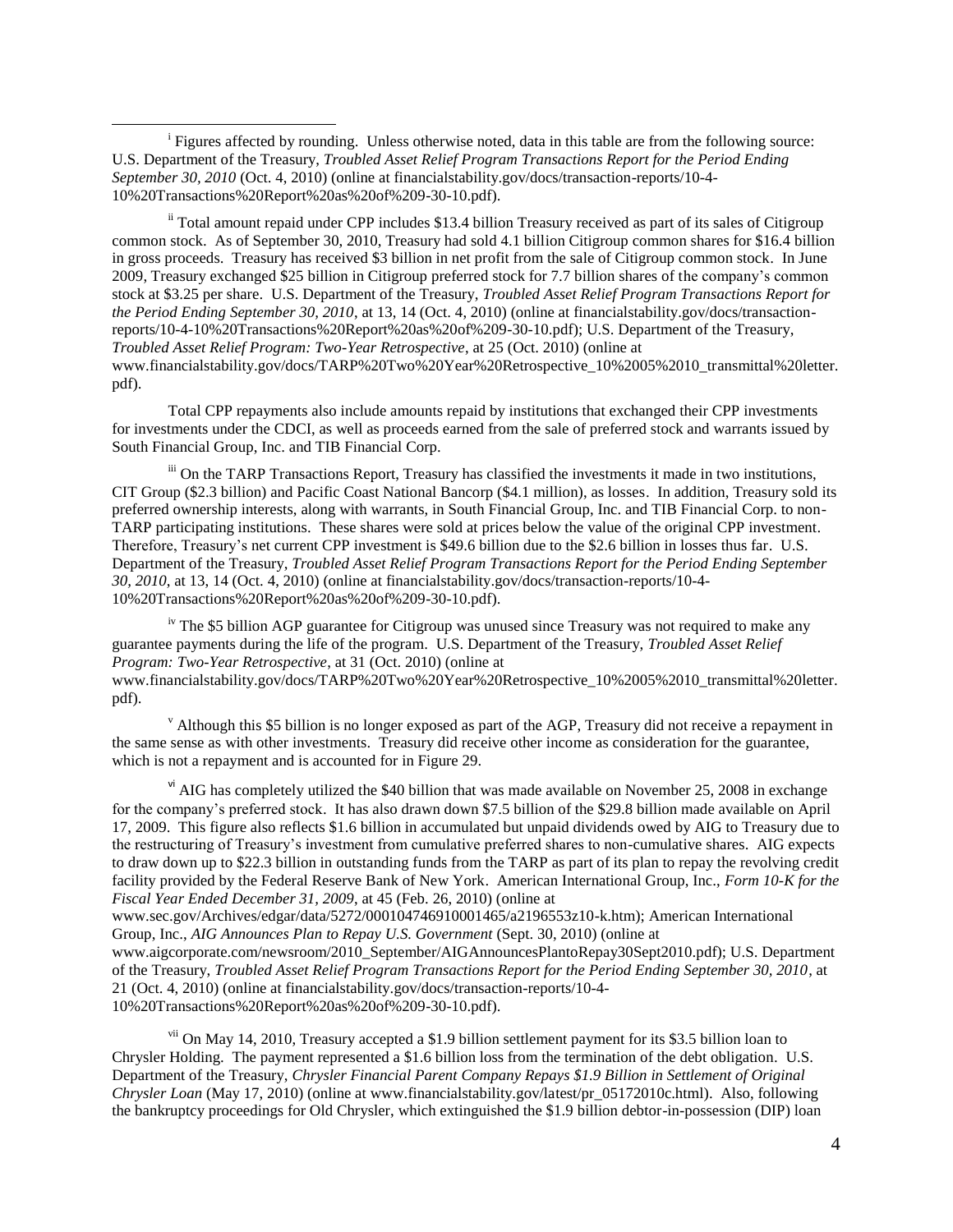provided to Old Chrysler, Treasury retained the right to recover the proceeds from the liquidation of specified collateral. To date, Treasury has collected \$40.2 million in proceeds from the sale of collateral, and it does not expect a significant recovery from the liquidation proceeds. Treasury includes these proceeds as part of the \$10.8 billion repaid under the AIFP. U.S. Department of the Treasury, *Troubled Assets Relief Program Monthly 105(a) Report – August 2010* (Sept. 10, 2010) (online at

 $\overline{\phantom{a}}$ 

financialstability.gov/docs/105CongressionalReports/August%202010%20105(a)%20Report\_final\_9%2010%2010. pdf); Treasury conversations with Panel staff (Aug. 19, 2010); U.S. Department of the Treasury, *Troubled Asset Relief Program Transactions Report for the Period Ending September 30, 2010*, at 18 (Oct. 4, 2010) (online at financialstability.gov/docs/transaction-reports/10-4-10%20Transactions%20Report%20as%20of%209-30-10.pdf).

viii On the TARP Transactions Report, the \$1.9 billion Chrysler debtor-in-possession loan, which was extinguished April 30, 2010, was deducted from Treasury's AIFP investment amount. U.S. Department of the Treasury, *Troubled Asset Relief Program Transactions Report for the Period Ending September 30, 2010*, at 18 (Oct. 4, 2010) (online at financialstability.gov/docs/transaction-reports/10-4-

10%20Transactions%20Report%20as%20of%209-30-10.pdf). See note vii, *supra*, for details on losses from Treasury's investment in Chrysler.

<sup>ix</sup> On April 5, 2010, Treasury terminated its commitment to lend to the GM SPV under the ASSP. On April 7, 2010, it terminated its commitment to lend to the Chrysler SPV. In total, Treasury received \$413 million in repayments from loans provided by this program (\$290 million from the GM SPV and \$123 million from the Chrysler SPV). Further, Treasury received \$101 million in proceeds from additional notes associated with this program. U.S. Department of the Treasury, *Troubled Asset Relief Program Transactions Report for the Period Ending September 30, 2010*, at 19 (Oct. 4, 2010) (online at financialstability.gov/docs/transaction-reports/10-4- 10%20Transactions%20Report%20as%20of%209-30-10.pdf).

 $X^*$  For the TALF program, one dollar of TARP funds was committed for every \$10 of funds obligated by the Federal Reserve. The program was intended to be a \$200 billion initiative, and the TARP was responsible for the first \$20 billion in loan-losses, if any were incurred. The loan is incrementally funded. When the program closed in June 2010, a total of \$43 billion in loans was outstanding under the TALF program, and the TARP's commitments constituted \$4.3 billion. The Federal Reserve Board of Governors agreed that it was appropriate for Treasury to reduce TALF credit protection from TARP to \$4.3 billion. Board of Governors of the Federal Reserve System, *Federal Reserve Announces Agreement with the Treasury Department Regarding a Reduction of Credit Protection Provided for the Term Asset-Backed Securities Loan Facility (TALF)* (July 20, 2010) (online at www.federalreserve.gov/newsevents/press/monetary/20100720a.htm).

xi As of September 30, 2010, Treasury had provided \$105 million to TALF LLC. This total includes accrued payable interest. Federal Reserve Bank of New York, *Factors Affecting Reserve Balances (H.4.1)*, at 5 (Sept. 30, 2010) (online at www.federalreserve.gov/releases/h41/20100930/h41.pdf).

<sup>xii</sup> On July 19, 2010, Treasury released its third quarterly report on the Legacy Securities Public-Private Investment Partnership (PPIP). As of June 30, 2010, the total value of assets held by the PPIP managers was \$16 billion. Non-agency Residential Mortgage-Backed Securities represented 85 percent of the total; CMBS represented the balance. U.S. Department of the Treasury, *Legacy Securities Public-Private Investment Program, Program Update – Quarter Ended June 30, 2010*, at 3, 4 (July 19, 2010) (online at www.financialstability.gov/docs/111.pdf).

xiii U.S. Department of the Treasury, *Troubled Asset Relief Program: Two-Year Retrospective*, at i (Oct. 2010) (online at

www.financialstability.gov/docs/TARP%20Two%20Year%20Retrospective\_10%2005%2010\_transmittal%20letter. pdf).

<sup>xiv</sup> As of September 30, 2010, Treasury has received \$428 million in capital repayments from two PPIP fund managers. U.S. Department of the Treasury, *Troubled Asset Relief Program Transactions Report for the Period Ending September 30, 2010*, at 23 (Oct. 4, 2010) (online at financialstability.gov/docs/transaction-reports/10- 4-10%20Transactions%20Report%20as%20of%209-30-10.pdf).

 $x<sup>x</sup>$  Treasury made \$64 million in purchases under the SBA 7(a) Securities Purchase Program in September. As of September 30, 2010, Treasury's purchases totaled \$322.9 million. U.S. Department of the Treasury, *Troubled Asset Relief Program Transactions Report for the Period Ending September 30, 2010*, at 22 (Oct. 4, 2010) (online at financialstability.gov/docs/transaction-reports/10-4-10%20Transactions%20Report%20as%20of%209-30-10.pdf).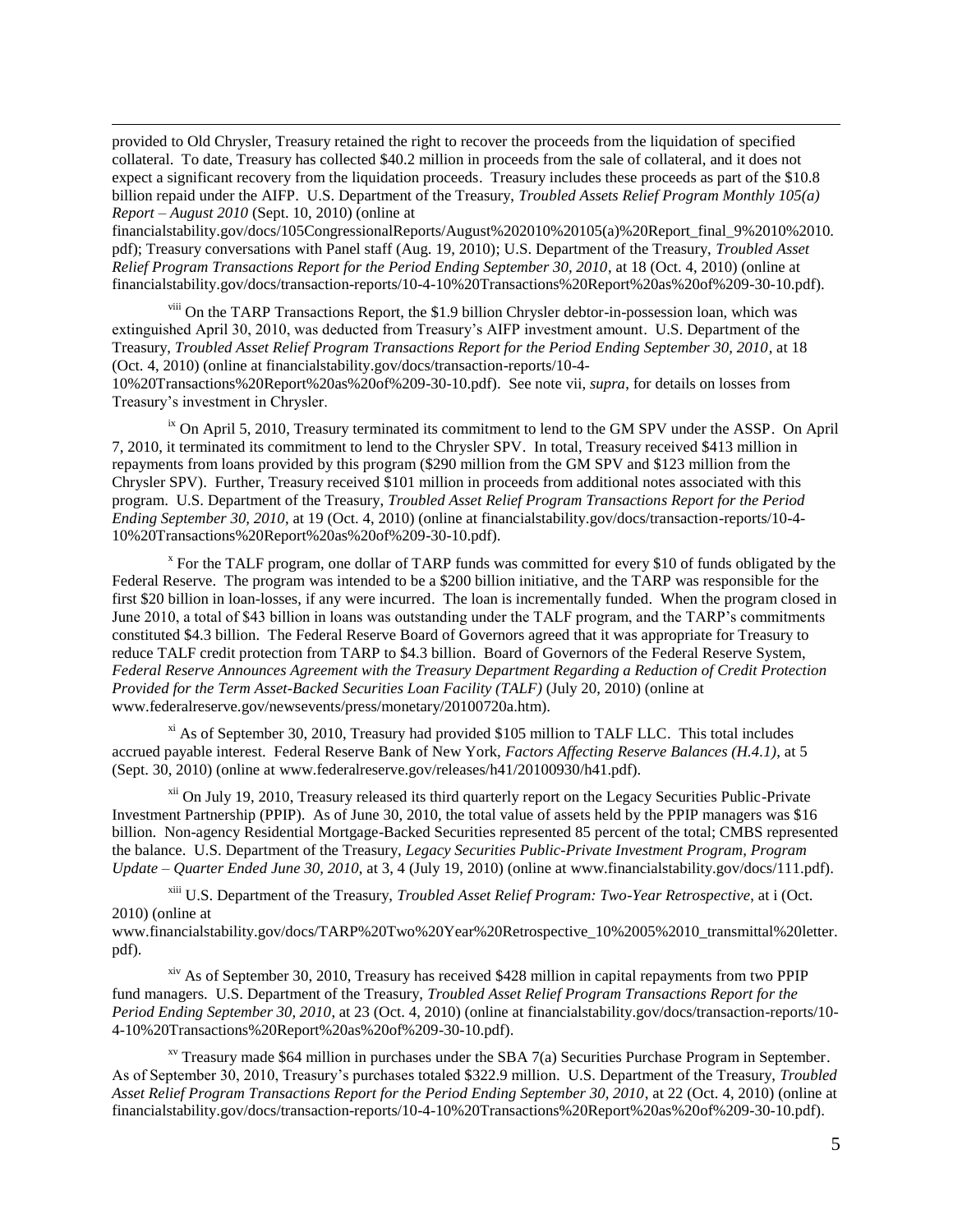Treasury will not make additional purchases pursuant to the expiration of its purchasing authority under EESA. U.S. Department of the Treasury, *Troubled Asset Relief Program: Two-Year Retrospective*, at 43 (Oct. 2010) (online at

 $\overline{\phantom{a}}$ 

www.financialstability.gov/docs/TARP%20Two%20Year%20Retrospective\_10%2005%2010\_transmittal%20letter. pdf).

<sup>xvi</sup> As part of its revisions to TARP allocations upon enactment of the Dodd-Frank Wall Street Reform and Consumer Protection Act, Treasury allocated an additional \$2 billion in TARP funds to mortgage assistance for unemployed borrowers through the Hardest Hit Fund (HHF)*.* U.S. Department of the Treasury, *Obama Administration Announces Additional Support for Targeted Foreclosure-Prevention Programs to Help Homeowners Struggling with Unemployment* (Aug. 11, 2010) (online at www.ustreas.gov/press/releases/tg823.htm). Another \$3.5 billion was allocated among the 18 states and the District of Columbia currently participating in HHF. The amount each state received during this round of funding is proportional to its population. U.S. Department of the Treasury, *Troubled Asset Relief Program: Two Year Retrospective*, at 72 (Oct. 2010) (online at www.financialstability.gov/docs/TARP%20Two%20Year%20Retrospective\_10%2005%2010\_transmittal%20letter. pdf). Additional information provided by Treasury staff (Sept. 28, 2010).

<sup>xvii</sup> This figure represents the total amount paid to date to state Housing Finance Agencies (HFAs). As of October 12, 2010, six state HFAs have drawn down funds from their total investment amount. Data provided by Treasury (Oct. 12, 2010).

xviii Seventy-three Community Development Financial Institutions (CDFIs) entered the CDCI in September. Among these institutions, 17 banks exchanged their CPP investments for an equivalent investment amount under the CDCI. U.S. Department of the Treasury, *Troubled Asset Relief Program Transactions Report for the Period Ending September 30, 2010*, at 1-13, 16-17 (Oct. 4, 2010) (online at financialstability.gov/docs/transaction-reports/10-4- 10%20Transactions%20Report%20as%20of%209-30-10.pdf). Treasury closed the program on September 30, 2010, after investing \$570 million in 84 CDFIs. U.S. Department of the Treasury, *Treasury Announces Special Financial Stabilization Initiative Investments of \$570 Million in 84 Community Development Financial Institutions in Underserved* Areas (Sept. 30, 2010) (online at financialstability.gov/latest/pr\_09302010b.html).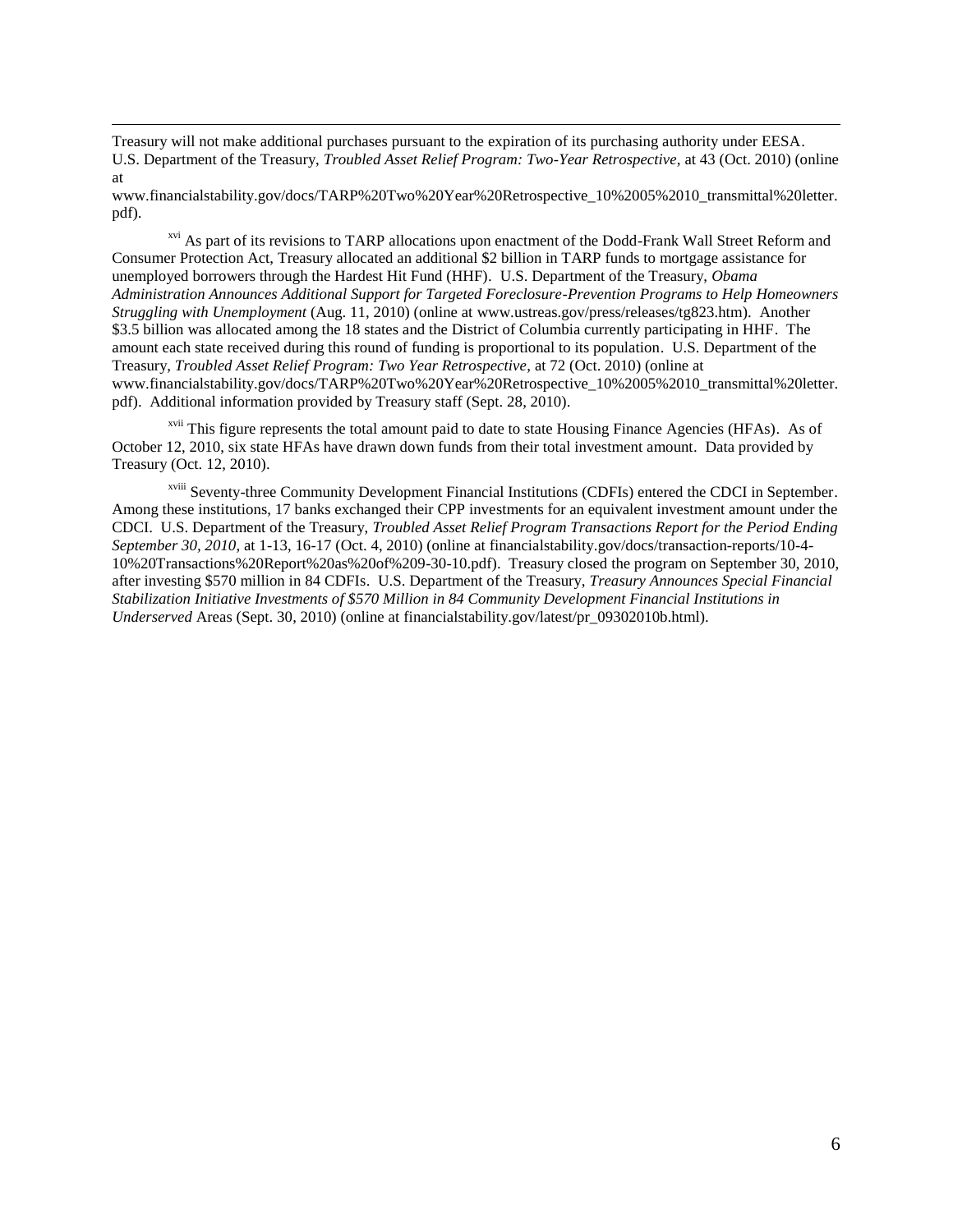| <b>TARP</b><br><b>Initiative</b> xix | <b>Dividends</b> <sup>xx</sup><br>(as of<br>8/31/2010 | <b>Interest</b> <sup>xxi</sup><br>(as of<br>8/31/2010 | Warrant<br><b>Disposition</b><br><b>Proceeds</b> <sup>xxii</sup><br>(as of<br>9/30/2010 | <b>Other</b><br><b>Proceeds</b><br>(as of<br>8/31/2010 | Losses <sup>xxiii</sup><br>(as of<br>9/30/2010 | <b>Total</b> |
|--------------------------------------|-------------------------------------------------------|-------------------------------------------------------|-----------------------------------------------------------------------------------------|--------------------------------------------------------|------------------------------------------------|--------------|
| <b>Total</b>                         | \$16,540                                              | \$912                                                 | \$8,160                                                                                 | \$5,768                                                | $(\$6,034)$                                    | \$25,346     |
| <b>CPP</b>                           | 9,754                                                 | 49                                                    | 6,904                                                                                   | $\overline{\ }$ <sup>xxiv</sup> 3,015                  | (2,576)                                        | 17,194       |
| <b>TIP</b>                           | 3,004                                                 | -                                                     | 1,256                                                                                   |                                                        |                                                | 4,260        |
| <b>AIFP</b>                          | xxy3,371                                              | 802                                                   |                                                                                         | $\overline{\text{xxvi}}$ 15                            | (3, 458)                                       | 730          |
| <b>ASSP</b>                          |                                                       | 15                                                    |                                                                                         | $\frac{xxvii}{101}$                                    |                                                | 116          |
| AGP                                  | 411                                                   | -                                                     | $\overline{0}$                                                                          | $\overline{\ }$ xxviii <sub>2</sub> ,246               | —                                              | 2,657        |
| <b>PPIP</b>                          | —                                                     | 46                                                    |                                                                                         | $\frac{xxix}{115}$                                     |                                                | 161          |
| SBA 7(a)                             |                                                       | 1                                                     |                                                                                         |                                                        |                                                |              |
| <b>Bank of America</b><br>Guarantee  |                                                       |                                                       |                                                                                         | $\frac{XXX}{276}$                                      |                                                | 276          |

| Figure 29: TARP Profit and Loss (millions of dollars) |  |  |  |  |  |
|-------------------------------------------------------|--|--|--|--|--|
|-------------------------------------------------------|--|--|--|--|--|

 $\overline{a}$ 

<sup>xix</sup> AIG is not listed on this table because no profit or loss has been recorded to date for AIG. Its missed dividends were capitalized as part of the issuance of Series E preferred shares and are not considered to be outstanding. Treasury currently holds non-cumulative preferred shares, meaning AIG is not penalized for nonpayment. Therefore, no profit or loss has been realized on Treasury's AIG investment to date.

xx U.S. Department of the Treasury, *Cumulative Dividends, Interest and Distributions Report as of August 31, 2010* (Sept. 10, 2010) (online at financialstability.gov/docs/dividends-interestreports/August%202010%20Dividends%20and%20Interest%20Report.pdf).

xxi U.S. Department of the Treasury, *Cumulative Dividends, Interest and Distributions Report as of August 31, 2010* (Sept. 10, 2010) (online at financialstability.gov/docs/dividends-interestreports/August%202010%20Dividends%20and%20Interest%20Report.pdf).

xxii U.S. Department of the Treasury, *Troubled Asset Relief Program Transactions Report for the Period Ending September 30, 2010*, at 13, 20 (Oct. 4, 2010) (online at financialstability.gov/docs/transaction-reports/10-4- 10%20Transactions%20Report%20as%20of%209-30-10.pdf).

<sup>xxiii</sup> In the TARP Transactions Report, Treasury classified the investments it made in two institutions, CIT Group (\$2.3 billion) and Pacific Coast National Bancorp (\$4.1 million), as losses. Treasury has also sold its preferred ownership interests and warrants from South Financial Group, Inc. and TIB Financial Corp. This represents a \$241.7 million loss on its CPP investments in these two banks. Two TARP recipients, UCBH Holdings, Inc. (\$298.7 million) and a banking subsidiary of Midwest Banc Holdings, Inc. (\$89.4 million), are currently in bankruptcy proceedings. U.S. Department of the Treasury, *Troubled Asset Relief Program Transactions Report for the Period Ending September 30, 2010* (Oct. 4, 2010) (online at financialstability.gov/docs/transactionreports/10-4-10%20Transactions%20Report%20as%20of%209-30-10.pdf). Finally, Sonoma Valley Bancorp, which received \$8.7 million in CPP funding, was placed into receivership on August 20, 2010. Federal Deposit Insurance Corporation, *Westamerica Bank, San Rafael, California, Assumes All of the Deposits of Sonoma Valley Bank, Sonoma, California* (Aug. 20, 2010) (online at www.fdic.gov/news/news/press/2010/pr10196.html).

<sup>xxiv</sup> This figure represents net proceeds to Treasury from the sale of Citigroup common stock to date. For details on Treasury's sales of Citigroup common stock, *see* Section Two and note ii, *supra*. U.S. Department of the Treasury, *Troubled Asset Relief Program Transactions Report for the Period Ending September 30, 2010* (Oct. 4,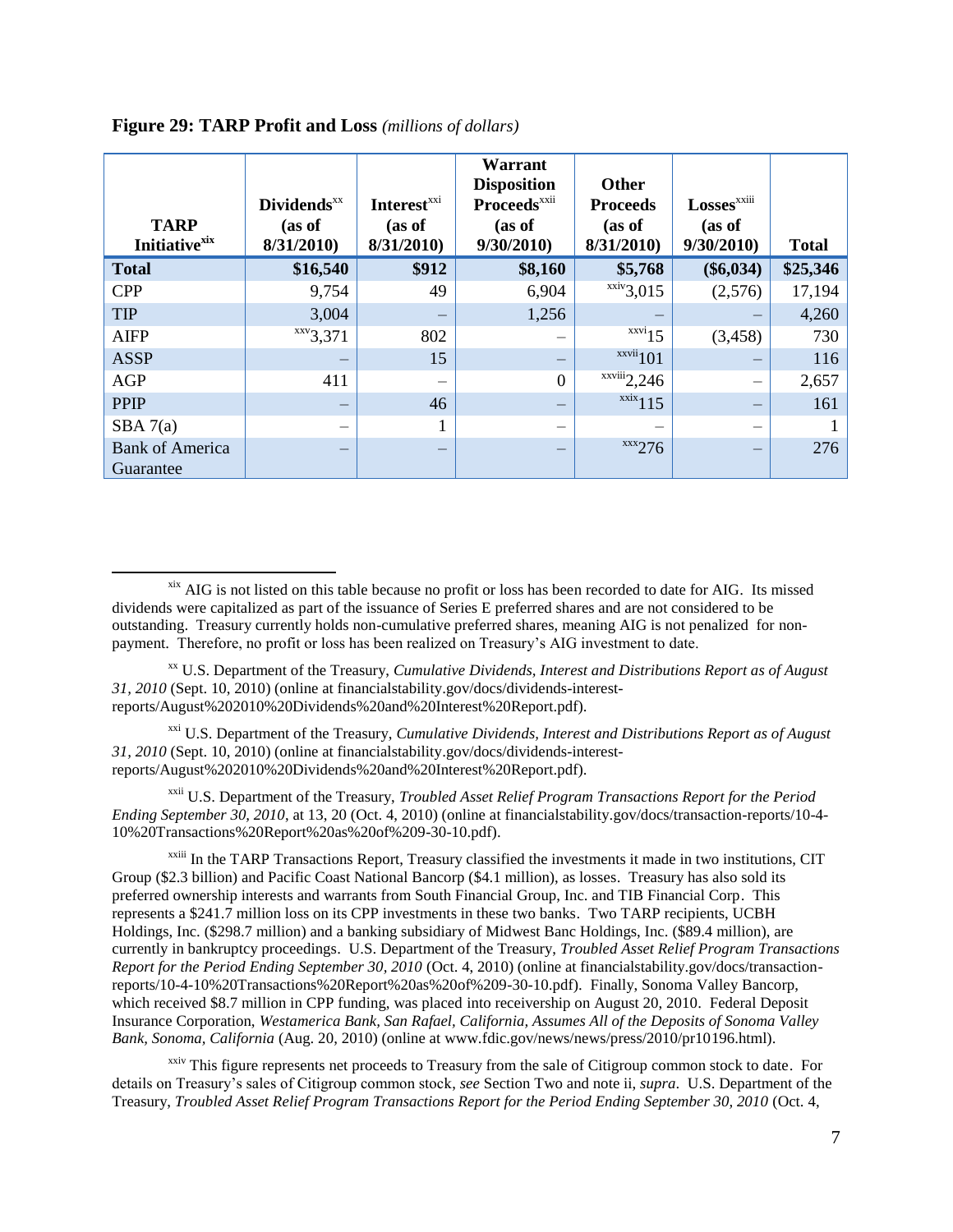2010) (online at financialstability.gov/docs/transaction-reports/10-4- 10%20Transactions%20Report%20as%20of%209-30-10.pdf).

 $\overline{\phantom{a}}$ 

 $xxy$  This figure includes \$815 million in dividends from GMAC preferred stock, trust preferred securities, and mandatory convertible preferred shares. The dividend total also includes a \$748.6 million senior unsecured note from Treasury's investment in General Motors. Data provided by Treasury.

<sup>xxvi</sup> Treasury received proceeds from an additional note connected with the loan made to Chrysler Financial on January 16, 2009. U.S. Department of the Treasury, *Troubled Asset Relief Program Transactions Report for the Period Ending September 30, 2010*, at 18 (Oct. 4, 2010) (online at financialstability.gov/docs/transaction-reports/10- 4-10%20Transactions%20Report%20as%20of%209-30-10.pdf).

xxvii This represents the total proceeds from additional notes connected with Treasury's investments in GM Supplier Receivables LLC and Chrysler Receivables SPV LLC. U.S. Department of the Treasury, *Troubled Asset Relief Program Transactions Report for the Period Ending September 30, 2010*, at 19 (Oct. 4, 2010) (online at financialstability.gov/docs/transaction-reports/10-4-10%20Transactions%20Report%20as%20of%209-30-10.pdf).

xxviii As a fee for taking a second-loss position of up to \$5 billion on a \$301 billion pool of ring-fenced Citigroup assets as part of the AGP, Treasury received \$4.03 billion in Citigroup preferred stock and warrants. Treasury exchanged these preferred stocks for trust preferred securities in June 2009. Following the early termination of the guarantee in December 2009, Treasury cancelled \$1.8 billion of the trust preferred securities, leaving Treasury with a premium of \$2.23 billion in Citigroup trust preferred securities. On September 30, 2010, Treasury sold these securities for \$2.25 billion in total proceeds. At the end of Citigroup's participation in the FDIC's TLGP, the FDIC may transfer \$800 million of \$3.02 billion in Citigroup Trust Preferred Securities it received in consideration for its role in the AGP to Treasury. U.S. Department of the Treasury, *Troubled Asset Relief Program Transactions Report for the Period Ending September 30, 2010*, at 20 (Oct. 4, 2010) (online at financialstability.gov/docs/transaction-reports/10-4-10%20Transactions%20Report%20as%20of%209-30-10.pdf); U.S. Department of the Treasury, Board of Governors of the Federal Reserve System, Federal Deposit Insurance Corporation, and Citigroup Inc., *Termination Agreement*, at 1 (Dec. 23, 2009) (online at www.financialstability.gov/docs/Citi%20AGP%20Termination%20Agreement%20- %20Fully%20Executed%20Version.pdf); U.S. Department of the Treasury, *Treasury Announces Further Sales of Citigroup Securities and Cumulative Return to Taxpayers of \$41.6 Billion* (Sept. 30, 2010) (online at financialstability.gov/latest/pr\_09302010c.html); Federal Deposit Insurance Corporation, *2009 Annual Report*, at 87 (June 30, 2010) (online at www.fdic.gov/about/strategic/report/2009annualreport/AR09final.pdf).

 $x$ <sup>xxix</sup> As of August 31, 2010, Treasury has earned \$93.9 million in membership interest distributions from the PPIP. Additionally, Treasury has earned \$20.6 million in total proceeds following the termination of the TCW fund. *See* U.S. Department of the Treasury, *Cumulative Dividends, Interest and Distributions Report as of August 31, 2010*, at 12-13 (Sept. 10, 2010) (online at financialstability.gov/docs/dividends-interestreports/August%202010%20Dividends%20and%20Interest%20Report.pdf); *see* U.S. Department of the Treasury, *Troubled Asset Relief Program Transactions Report for the Period Ending September 30, 2010*, at 23 (Oct. 4, 2010) (online at financialstability.gov/docs/transaction-reports/10-4-10%20Transactions%20Report%20as%20of%209-30- 10.pdf).

xxx Although Treasury, the Federal Reserve, and the FDIC negotiated with Bank of America regarding a similar guarantee, the parties never reached an agreement. In September 2009, Bank of America agreed to pay each of the prospective guarantors a fee as though the guarantee had been in place during the negotiations period. This agreement resulted in payments of \$276 million to Treasury, \$57 million to the Federal Reserve, and \$92 million to the FDIC. U.S. Department of the Treasury, Board of Governors of the Federal Reserve System, Federal Deposit Insurance Corporation, and Bank of America Corporation, *Termination Agreement*, at 1-2 (Sept. 21, 2009) (online at www.financialstability.gov/docs/AGP/BofA%20-%20Termination%20Agreement%20-%20executed.pdf).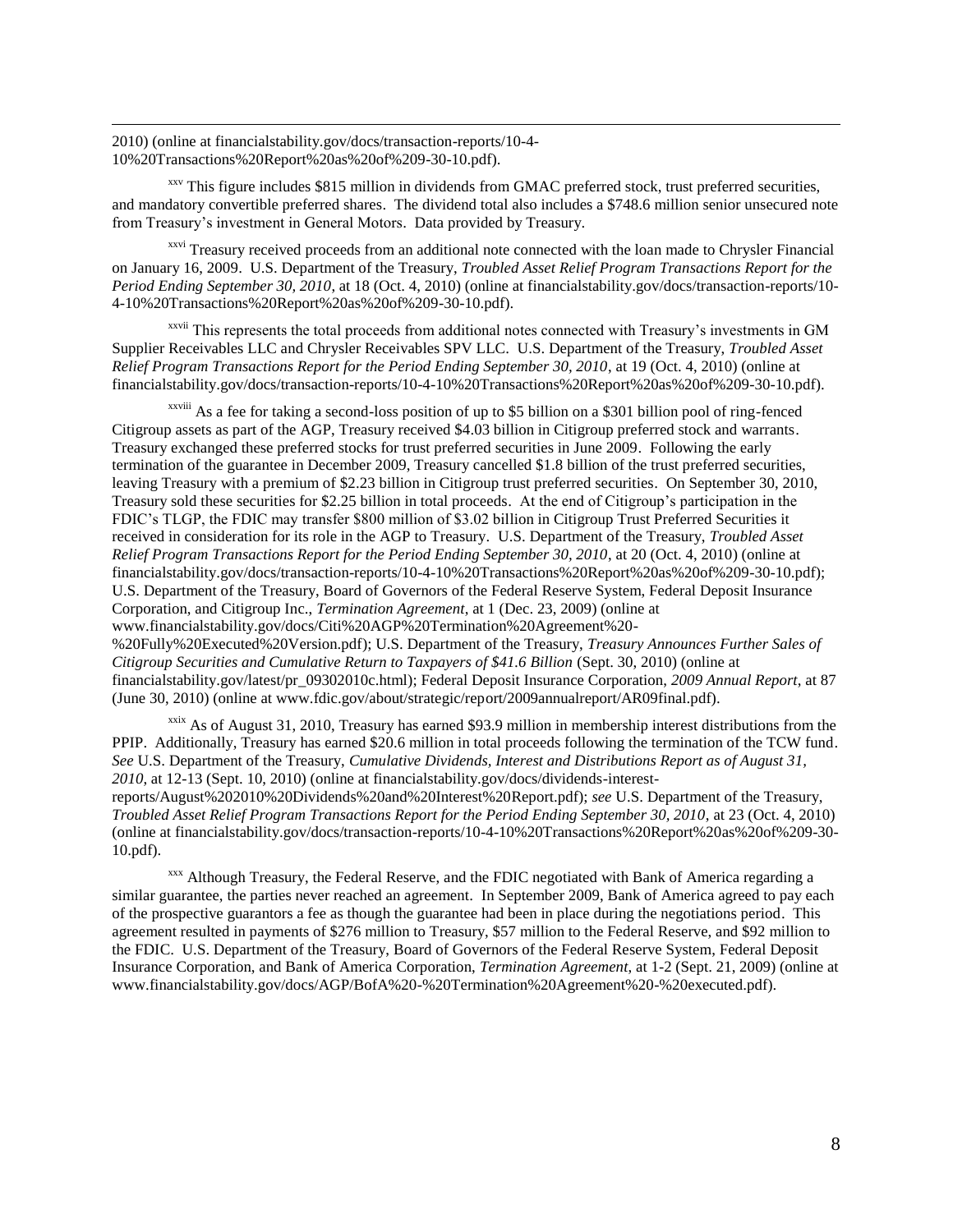#### **d. CPP Unpaid Dividend and Interest Payments**<sup>444</sup>

 $\overline{a}$ 

As of August 31, 2010, 123 institutions have at least one outstanding dividend payment on preferred stock issued under CPP.<sup>445</sup> Among these institutions, 98 are not current on cumulative dividends, which amount to \$129.8 million in missed payments, while another 25 banks have not paid \$8 million in non-cumulative dividends. Of the \$49.6 billion currently outstanding in CPP funding, Treasury's investments in banks with non-current dividend payments total \$3.6 billion. A majority of the banks that remain delinquent on dividend payments have under \$1 billion in total assets on their balance sheets. Also, there are 16 institutions that previously deferred dividend payments, but have since repaid all accrued and unpaid dividends.<sup>446</sup>

There are six banks that have failed to make six dividend payments, while one bank has missed all seven quarterly payments. These institutions have received a total of \$207.1 million in CPP funding. Under the terms of the CPP, after a bank fails to pay dividends for six periods, Treasury has the right to elect two individuals to the company's board of directors.<sup>447</sup> Figure 30 below provides further details on the distribution and the number of institutions that have missed dividend payments.

In addition, eight CPP participants have missed at least one interest payment, totaling \$3.6 million in non-current interest payments. Treasury's total investments in these non-public institutions represent less than \$1 billion in CPP funding.

<sup>447</sup> U.S. Department of the Treasury, *Frequently Asked Questions Capital Purchase Program (CPP): Related to Missed Dividend (or Interest) Payments and Director Nomination* (online at www.financialstability.gov/docs/CPP/CPP%20Directors%20FAQs.pdf) (accessed Oct. 12, 2010).

<sup>444</sup> Cumulative Dividends, Interest and Distributions Report as of August 31, 2010, *supra* note 438.

<sup>&</sup>lt;sup>445</sup> Does not include banks with missed dividend payments that have either repaid all delinquent dividends, exited TARP, gone into receivership, or filed for bankruptcy.

<sup>446</sup> Among the institutions with no outstanding dividend payments is Sterling Financial Corporation (WA). On April 29, 2010, Sterling Financial exchanged its original \$303 million preferred equity investment for an equivalent amount in mandatory convertible preferred stock. This investment was subsequently converted to 379 million shares of common stock. Following the exchange, no dividend payments remained outstanding with respect to the preferred investment. Treasury Transactions Report, *supra* note 128; Cumulative Dividends, Interest and Distributions Report as of August 31, 2010, *supra* note 438, at 18.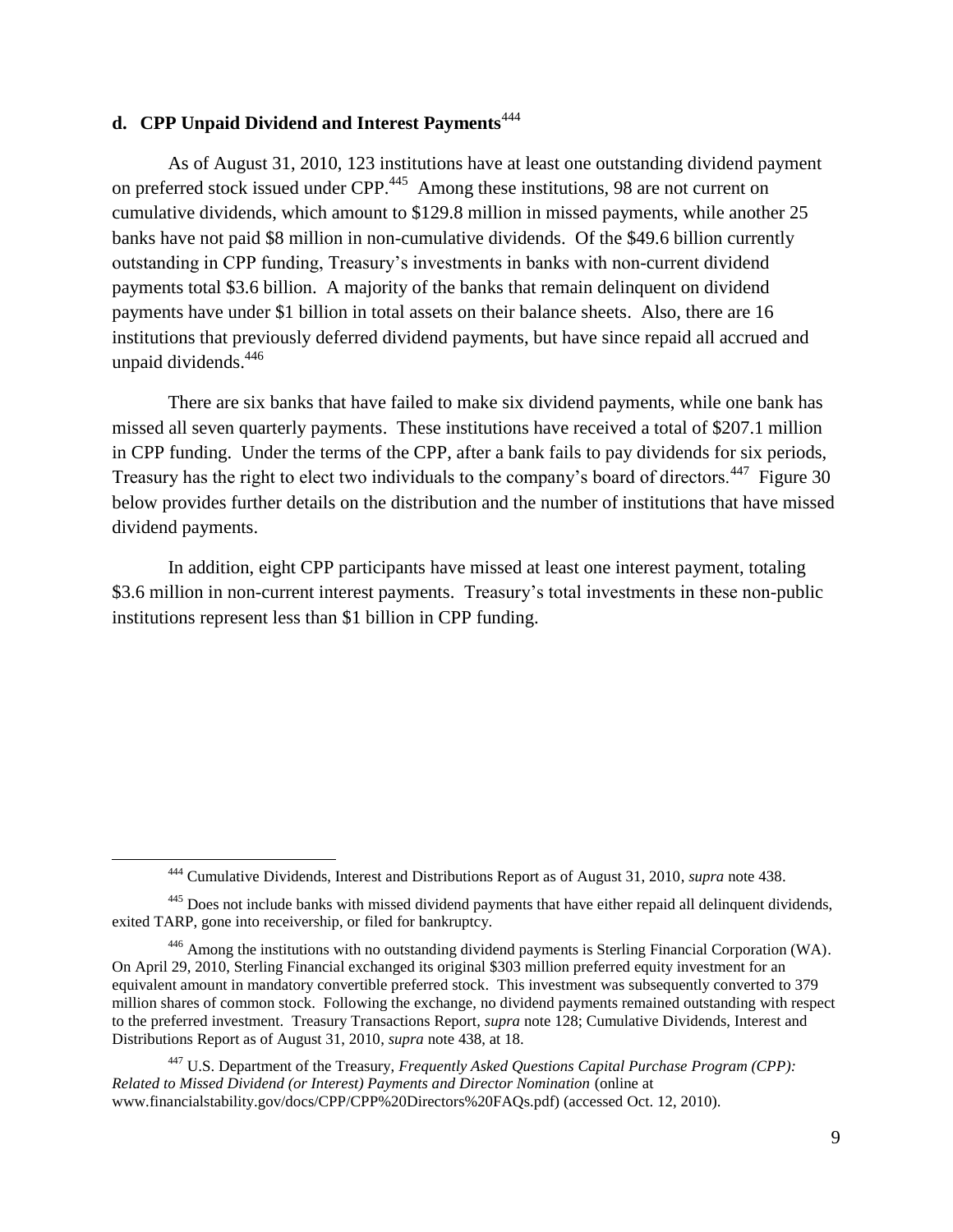| <b>Number of Missed Payments</b> | 1                           | 2        | 3              | 4        | 5        | 6             | 7        | Total          |
|----------------------------------|-----------------------------|----------|----------------|----------|----------|---------------|----------|----------------|
| <b>Cumulative Dividends</b>      |                             |          |                |          |          |               |          |                |
| Number of Banks, by asset size   | 30                          | 19       | 18             | 18       | 10       | 3             | $\Omega$ | 98             |
| Under \$1B                       | 21                          | 15       | 12             | 11       | 5        |               | $\Omega$ | 65             |
| \$1B-\$10B                       | 8                           | 4        | 4              |          | 5        | $\mathcal{D}$ | $\Omega$ | 30             |
| Over \$10B                       |                             | $\Omega$ | $\overline{2}$ | 0        | $\Omega$ | $\Omega$      | $\Omega$ | 3              |
| <b>Non-Cumulative Dividends</b>  |                             |          |                |          |          |               |          |                |
| Number of Banks, by asset size   | $\mathcal{D}_{\mathcal{L}}$ | 5        | 6              | 3        | 5        | 3             |          | 25             |
| Under \$1B                       |                             | 5        | 5              | 3        | 5        | 3             |          | 23             |
| $$1B-$10B$                       |                             | $\Omega$ |                | 0        | $\Omega$ | $\Omega$      | $\Omega$ | $\overline{2}$ |
| Over \$10B                       | $\Omega$                    | $\Omega$ | $\Omega$       | $\Omega$ | $\Omega$ | $\Omega$      | $\Omega$ |                |
| <b>Total Missed Payments</b>     |                             |          |                |          |          |               |          | 123            |

### **Figure 30: CPP Missed Dividend Payments (as of August 31, 2010)**<sup>448</sup>

#### **e. Rate of Return**

 $\overline{\phantom{a}}$ 

As of September 2, 2010, the average internal rate of return for all public financial institutions that participated in the CPP and fully repaid the U.S. government (including preferred shares, dividends, and warrants) was 10.3 percent. The internal rate of return is the annualized effective compounded return rate that can be earned on invested capital.

Treasury received \$713.7 million and \$216.6 million from auctions for Hartford Financial Services Group, Inc. and Lincoln National Corporation warrants, respectively. These proceeds represent 151 and 119 percent of the Panel's best valuation estimate at the disposition date. As of September 30, 2010, Treasury has received \$8.1 billion in total proceeds from warrant repurchases and auctions.

The Panel's estimates on individual rates of return also indicate negative values for the two CPP investments that were sold in September. The internal rates of return for South Financial Group and TIB Financial Corp. were –34.2 percent and –38 percent as Treasury sold its CPP preferred equity in these two companies for an aggregate loss of \$241.7 million.

<sup>448</sup> Cumulative Dividends, Interest and Distributions Report as of August 31, 2010, *supra* note 438. Data on total bank assets compiled using SNL Financial data service (accessed Oct. 5, 2010).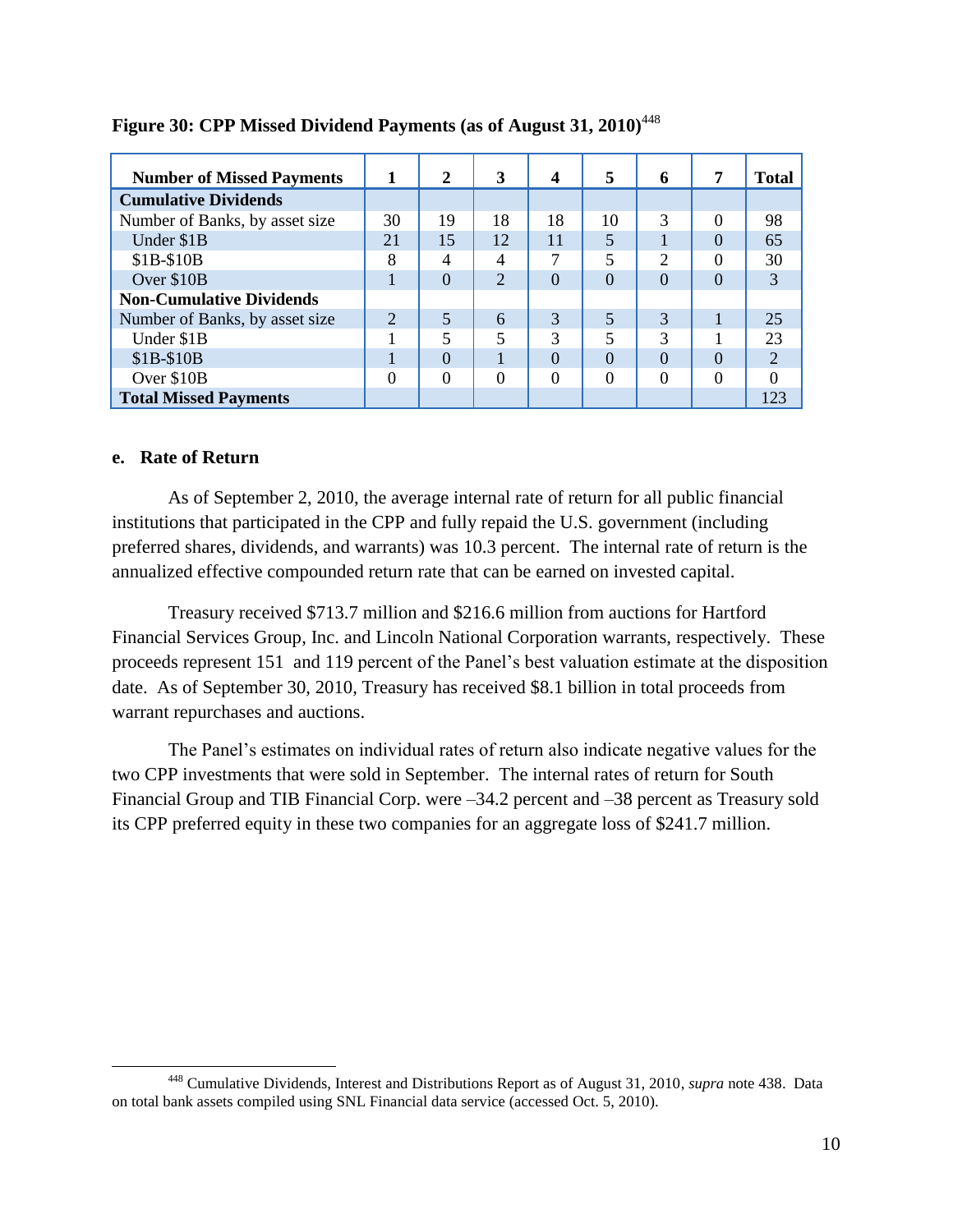# **f. Warrant Disposition**

|                                  | <b>Investment</b> | Warrant<br>Repurchase | Warrant<br>Repurchase/ | <b>Panel's Best</b><br><b>Valuation</b><br><b>Estimate at</b><br><b>Disposition</b> | Price/<br><b>Estimate</b> |            |
|----------------------------------|-------------------|-----------------------|------------------------|-------------------------------------------------------------------------------------|---------------------------|------------|
| <b>Institution</b>               | <b>Date</b>       | <b>Date</b>           | <b>Sale Amount</b>     | <b>Date</b>                                                                         | Ratio                     | <b>IRR</b> |
| <b>Old National</b>              | 12/12/2008        | 5/8/2009              | \$1,200,000            | \$2,150,000                                                                         | 0.558                     | 9.3%       |
| Bancorp                          |                   |                       |                        |                                                                                     |                           |            |
| Iberiabank                       | 12/5/2008         | 5/20/2009             | 1,200,000              | 2,010,000                                                                           | 0.597                     | 9.4%       |
| Corporation                      |                   |                       |                        |                                                                                     |                           |            |
| Firstmerit                       | 1/9/2009          | 5/27/2009             | 5,025,000              | 4,260,000                                                                           | 1.180                     | 20.3%      |
| Corporation                      |                   |                       |                        |                                                                                     |                           |            |
| Sun Bancorp, Inc.                | 1/9/2009          | 5/27/2009             | 2,100,000              | 5,580,000                                                                           | 0.376                     | 15.3%      |
| <b>Independent Bank</b>          | 1/9/2009          | 5/27/2009             | 2,200,000              | 3,870,000                                                                           | 0.568                     | 15.6%      |
| Corp.                            |                   |                       |                        |                                                                                     |                           |            |
| <b>Alliance Financial</b>        | 12/19/2008        | 6/17/2009             | 900,000                | 1,580,000                                                                           | 0.570                     | 13.8%      |
| Corporation                      |                   |                       |                        |                                                                                     |                           |            |
| <b>First Niagara</b>             | 11/21/2008        | 6/24/2009             | 2,700,000              | 3,050,000                                                                           | 0.885                     | 8.0%       |
| <b>Financial Group</b>           |                   |                       |                        |                                                                                     |                           |            |
| <b>Berkshire Hills</b>           | 12/19/2008        | 6/24/2009             | 1,040,000              | 1,620,000                                                                           | 0.642                     | 11.3%      |
| Bancorp, Inc.                    |                   |                       |                        |                                                                                     |                           |            |
| <b>Somerset Hills</b><br>Bancorp | 1/16/2009         | 6/24/2009             | 275,000                | 580,000                                                                             | 0.474                     | 16.6%      |
| <b>SCBT</b> Financial            | 1/16/2009         | 6/24/2009             | 1,400,000              | 2,290,000                                                                           | 0.611                     | 11.7%      |
| Corporation                      |                   |                       |                        |                                                                                     |                           |            |
| HF Financial Corp                | 11/21/2008        | 6/30/2009             | 650,000                | 1,240,000                                                                           | 0.524                     | 10.1%      |
| <b>State Street</b>              | 10/28/2008        | 7/8/2009              | 60,000,000             | 54,200,000                                                                          | 1.107                     | 9.9%       |
| U.S. Bancorp                     | 11/14/2008        | 7/15/2009             | 139,000,000            | 135,100,000                                                                         | 1.029                     | 8.7%       |
| The Goldman                      | 10/28/2008        | 7/22/2009             | 1,100,000,000          | 1,128,400,000                                                                       | 0.975                     | 22.8%      |
| Sachs Group, Inc.                |                   |                       |                        |                                                                                     |                           |            |
| BB&T Corp.                       | 11/14/2008        | 7/22/2009             | 67,010,402             | 68,200,000                                                                          | 0.983                     | 8.7%       |
| <b>American Express</b>          | 1/9/2009          | 7/29/2009             | 340,000,000            | 391,200,000                                                                         | 0.869                     | 29.5%      |
| Company                          |                   |                       |                        |                                                                                     |                           |            |
| <b>Bank of New York</b>          | 10/28/2008        | 8/5/2009              | 136,000,000            | 155,700,000                                                                         | 0.873                     | 12.3%      |
| <b>Mellon Corp</b>               |                   |                       |                        |                                                                                     |                           |            |
| <b>Morgan Stanley</b>            | 10/28/2008        | 8/12/2009             | 950,000,000            | 1,039,800,000                                                                       | 0.914                     | 20.2%      |
| Northern Trust                   | 11/14/2008        | 8/26/2009             | 87,000,000             | 89,800,000                                                                          | 0.969                     | 14.5%      |
| Corporation                      |                   |                       |                        |                                                                                     |                           |            |
| Old Line                         | 12/5/2008         | 9/2/2009              | 225,000                | 500,000                                                                             | 0.450                     | 10.4%      |
| Bancshares Inc.                  |                   |                       |                        |                                                                                     |                           |            |
| <b>Bancorp Rhode</b>             | 12/19/2008        | 9/30/2009             | 1,400,000              | 1,400,000                                                                           | 1.000                     | 12.6%      |
| Island, Inc.                     |                   |                       |                        |                                                                                     |                           |            |
| <b>Centerstate Banks</b>         | 11/21/2008        | 10/28/2009            | 212,000                | 220,000                                                                             | 0.964                     | 5.9%       |
| of Florida Inc.                  |                   |                       |                        |                                                                                     |                           |            |

# **Figure 31: Warrant Repurchases/Auctions for Financial Institutions who have fully Repaid CPP Funds (as of October 5, 2010)**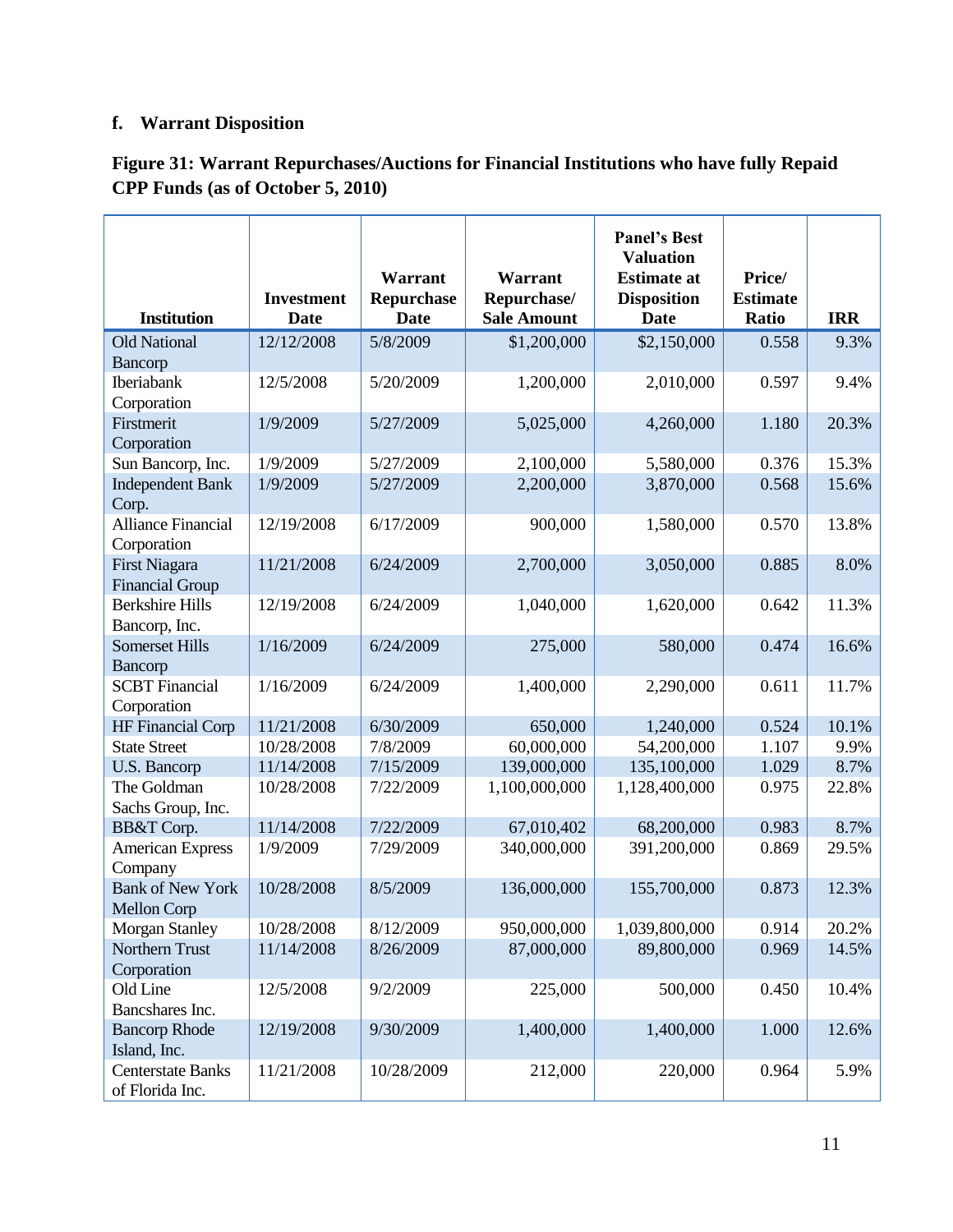| Manhattan<br>Bancorp                                                                               | 12/5/2008                                              | 10/14/2009 | 63,364        | 140,000       | 0.453 | 9.8%  |
|----------------------------------------------------------------------------------------------------|--------------------------------------------------------|------------|---------------|---------------|-------|-------|
| <b>CVB</b> Financial<br>Corp                                                                       | 12/5/2008                                              | 10/28/2009 | 1,307,000     | 3,522,198     | 0.371 | 6.4%  |
| <b>Bank of the Ozarks</b>                                                                          | 12/12/2008                                             | 11/24/2009 | 2,650,000     | 3,500,000     | 0.757 | 9.0%  |
| Capital One<br>Financial                                                                           | 11/14/2008                                             | 12/3/2009  | 148,731,030   | 232,000,000   | 0.641 | 12.0% |
| <b>JPMorgan Chase</b><br>& Co.                                                                     | 10/28/2008                                             | 12/10/2009 | 950,318,243   | 1,006,587,697 | 0.944 | 10.9% |
| <b>TCF Financial</b><br>Corp                                                                       | 1/16/2009                                              | 12/16/2009 | 9,599,964     | 11,825,830    | 0.812 | 11.0% |
| <b>LSB</b> Corporation                                                                             | 12/12/2008                                             | 12/16/2009 | 560,000       | 535,202       | 1.046 | 9.0%  |
| <b>Wainwright Bank</b><br>& Trust Company                                                          | 12/19/2008                                             | 12/16/2009 | 568,700       | 1,071,494     | 0.531 | 7.8%  |
| Wesbanco Bank,<br>Inc.                                                                             | 12/5/2008                                              | 12/23/2009 | 950,000       | 2,387,617     | 0.398 | 6.7%  |
| <b>Union First Market</b><br><b>Bankshares</b><br>Corporation<br>(Union Bankshares<br>Corporation) | 12/19/2008                                             | 12/23/2009 | 450,000       | 1,130,418     | 0.398 | 5.8%  |
| <b>Trustmark</b><br>Corporation                                                                    | 11/21/2008                                             | 12/30/2009 | 10,000,000    | 11,573,699    | 0.864 | 9.4%  |
| <b>Flushing Financial</b><br>Corporation                                                           | 12/19/2008                                             | 12/30/2009 | 900,000       | 2,861,919     | 0.314 | 6.5%  |
| <b>OceanFirst Finan-</b><br>cial Corporation                                                       | 1/16/2009                                              | 2/3/2010   | 430,797       | 279,359       | 1.542 | 6.2%  |
| <b>Monarch Financial</b><br>Holdings, Inc.                                                         | 12/19/2008                                             | 2/10/2010  | 260,000       | 623,434       | 0.417 | 6.7%  |
| <b>Bank of America</b>                                                                             | 10/28/2008449<br>$1/9/2009^{450}$<br>$1/14/2009^{451}$ | 3/3/2010   | 1,566,210,714 | 1,006,416,684 | 1.533 | 6.5%  |
| Washington<br>Federal Inc./<br>Washington<br>Federal Savings &<br><b>Loan Association</b>          | 11/14/2008                                             | 3/9/2010   | 15,623,222    | 10,166,404    | 1.537 | 18.6% |
| <b>Signature Bank</b>                                                                              | 12/12/2008                                             | 3/10/2010  | 11,320,751    | 11,458,577    | 0.988 | 32.4% |
| <b>Texas Capital</b><br>Bancshares, Inc.                                                           | 1/16/2009                                              | 3/11/2010  | 6,709,061     | 8,316,604     | 0.807 | 30.1% |
| <b>Umpqua Holdings</b><br>Corp.                                                                    | 11/14/2008                                             | 3/31/2010  | 4,500,000     | 5,162,400     | 0.872 | 6.6%  |

<sup>449</sup> Investment date for Bank of America in CPP.

<sup>450</sup> Investment date for Merrill Lynch in CPP.

 $\overline{\phantom{a}}$ 

<sup>451</sup> Investment date for Bank of America in TIP.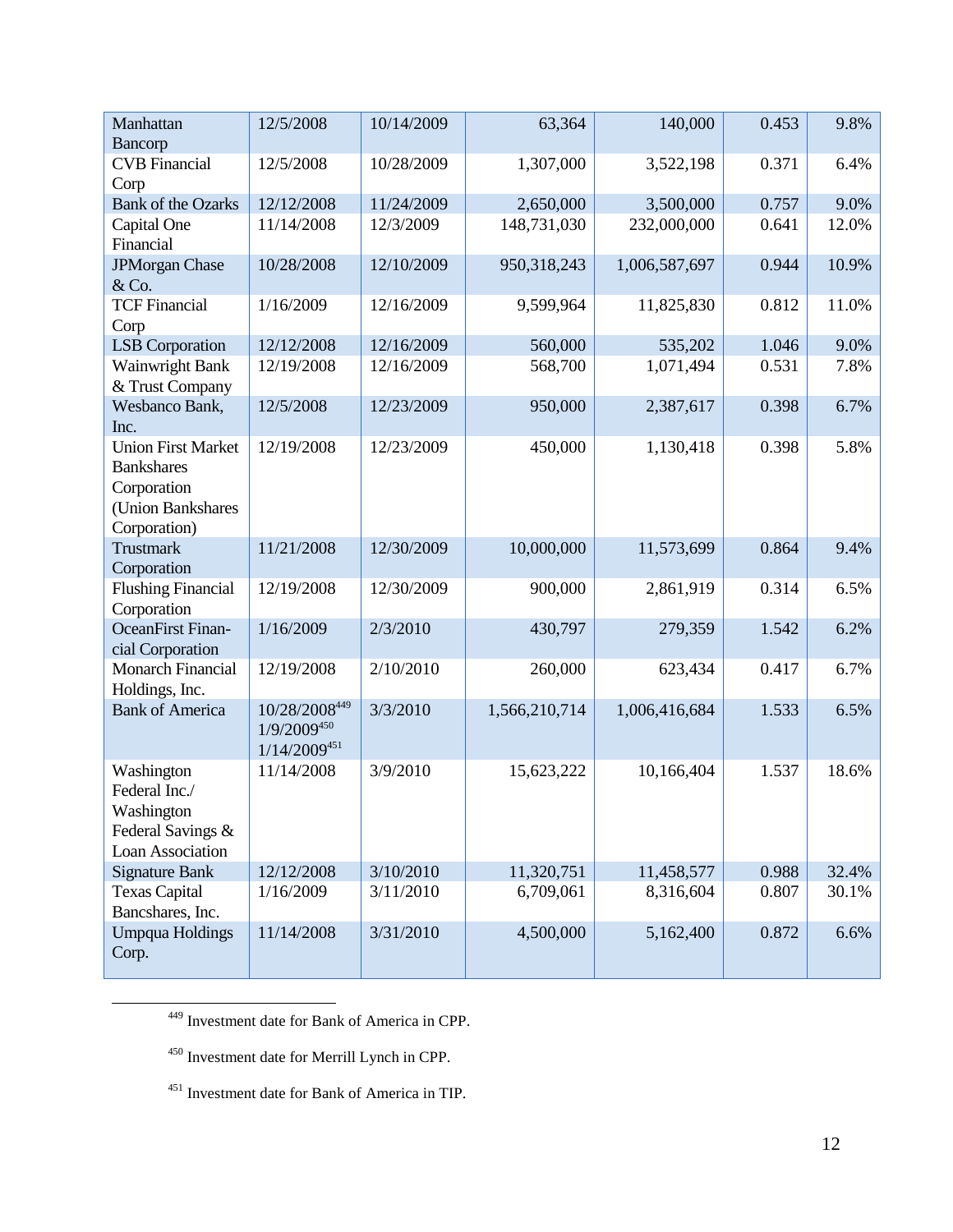| <b>City National</b><br>Corporation                              | 11/21/2008 | 4/7/2010  | 18,500,000      | 24,376,448      | 0.759 | 8.5%       |
|------------------------------------------------------------------|------------|-----------|-----------------|-----------------|-------|------------|
| <b>First Litchfield</b><br>Financial                             | 12/12/2008 | 4/7/2010  | 1,488,046       | 1,863,158       | 0.799 | 15.9%      |
| Corporation<br><b>PNC</b> Financial<br>Services Group<br>Inc.    | 12/31/2008 | 4/29/2010 | 324,195,686     | 346,800,388     | 0.935 | 8.7%       |
| Comerica Inc.                                                    | 11/14/2008 | 5/4/2010  | 183,673,472     | 276,426,071     | 0.664 | 10.8%      |
| <b>Valley National</b><br>Bancorp                                | 11/14/2008 | 5/18/2010 | 5,571,592       | 5,955,884       | 0.935 | 8.3%       |
| <b>Wells Fargo Bank</b>                                          | 10/28/2008 | 5/20/2010 | 849,014,998     | 1,064,247,725   | 0.798 | 7.8%       |
| <b>First Financial</b><br>Bancorp                                | 12/23/2008 | 6/2/2010  | 3,116,284       | 3,051,431       | 1.021 | 8.2%       |
| Sterling<br>Bancshares, Inc./<br><b>Sterling Bank</b>            | 12/12/2008 | 6/9/2010  | 3,007,891       | 5,287,665       | 0.569 | 10.8%      |
| <b>SVB</b> Financial<br>Group                                    | 12/12/2008 | 6/16/2010 | 6,820,000       | 7,884,633       | 0.865 | 7.7%       |
| <b>Discover Financial</b><br><b>Services</b>                     | 3/13/2009  | 7/7/2010  | 172,000,000     | 166,182,652     | 1.035 | 17.1%      |
| <b>Bar Harbor</b><br><b>Bancshares</b>                           | 1/16/2009  | 7/28/2010 | 250,000         | 518,511         | 0.482 | 6.2%       |
| Citizens &<br>Northern<br>Corporation                            | 1/16/2009  | 8/4/2010  | 400,000         | 468,164         | 0.854 | 5.9%       |
| Columbia Banking<br>System, Inc.                                 | 11/21/2008 | 8/11/2010 | 3,301,647       | 3,291,329       | 1.003 | 7.3%       |
| <b>Hartford Financial</b><br>Services Group,<br>Inc.             | 6/26/2009  | 9/21/2010 | 713,687,430     | 472,221,996     | 1.511 | 30.3%      |
| <b>Lincoln National</b><br>Corporation                           | 7/10/2009  | 9/16/2010 | 216,620,887     | 181,431,182     | 1.194 | 27.1%      |
| <b>Fulton Financial</b><br>Corporation                           | 12/23/2008 | 9/8/2010  | 10,800,000      | 15,616,013      | 0.692 | 6.7%       |
| The Bancorp,<br>Inc./The Bancorp<br><b>Bank</b>                  | 12/12/2008 | 9/8/2010  | 4,753,985       | 9,947,683       | 0.478 | 12.8%      |
| South Financial<br>Group, Inc./<br>Carolina First<br><b>Bank</b> | 12/5/2008  | 9/30/2010 | 400,000         | 1,164,486       | 0.343 | $(34.2)\%$ |
| <b>TIB Financial</b><br>Corp./TIB Bank                           | 12/5/2008  | 9/30/2010 | 40,000          | 235,757         | 0.170 | $(38.0)\%$ |
| Total <sup>452</sup>                                             |            |           | \$8,148,332,166 | \$7,999,280,713 | 1.019 | 10.3%      |

 $\overline{\phantom{a}}$  $452$  Total warrant repurchase/sale amount does not include \$11.5 million in proceeds from private institutions whose warrants for preferred stock were immediately exercised.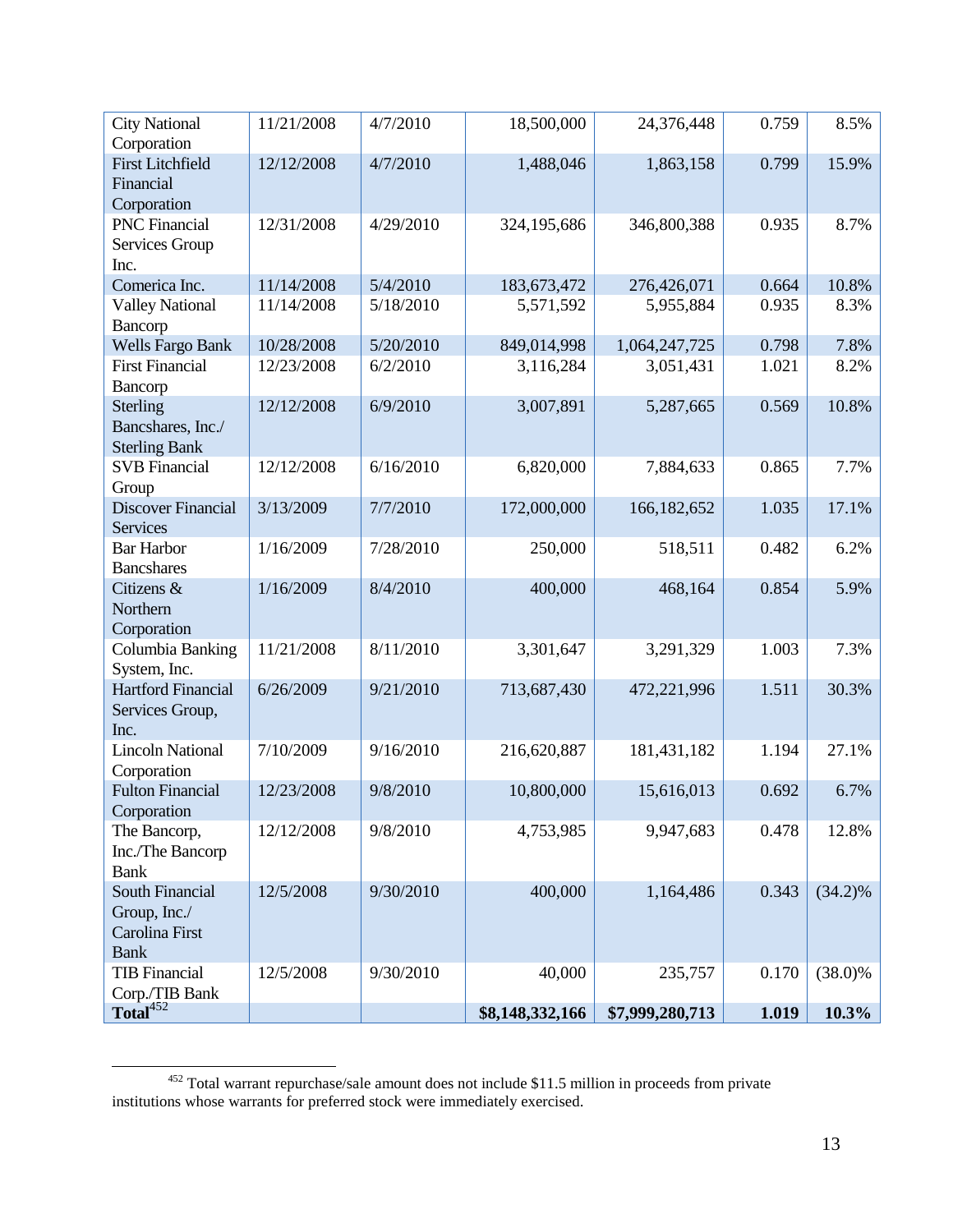|                                                                   | <b>Warrant Valuation</b> (millions of dollars) |                                |                                |  |  |  |
|-------------------------------------------------------------------|------------------------------------------------|--------------------------------|--------------------------------|--|--|--|
| <b>Financial Institutions with</b><br><b>Warrants Outstanding</b> | Low<br><b>Estimate</b>                         | <b>High</b><br><b>Estimate</b> | <b>Best</b><br><b>Estimate</b> |  |  |  |
| Citigroup, Inc. <sup>453</sup>                                    | \$15.90                                        | \$1,134.42                     | \$84.61                        |  |  |  |
| SunTrust Banks, Inc.                                              | 18.90                                          | 375.09                         | 141.10                         |  |  |  |
| <b>Regions Financial Corporation</b>                              | 11.62                                          | 213.46                         | 99.85                          |  |  |  |
| <b>Fifth Third Bancorp</b>                                        | 83.86                                          | 377.93                         | 170.00                         |  |  |  |
| KeyCorp                                                           | 21.91                                          | 176.85                         | 81.47                          |  |  |  |
| AIG                                                               | 282.18                                         | 1,824.23                       | 783.69                         |  |  |  |
| All Other Banks                                                   | 845.40                                         | 3,832.34                       | 1,794.84                       |  |  |  |
| <b>Total</b>                                                      | \$1,279.77                                     | \$7,934.32                     | \$3,155.56                     |  |  |  |

**Figure 32: Valuation of Current Holdings of Warrants (as of October 5, 2010)**

# **2. Federal Financial Stability Efforts**

### **a. Federal Reserve and FDIC Programs**

In addition to the direct expenditures Treasury has undertaken through the TARP, the federal government has engaged in a much broader program directed at stabilizing the U.S. financial system. Many of these initiatives explicitly augment funds allocated by Treasury under specific TARP initiatives, such as FDIC and Federal Reserve asset guarantees for Citigroup, or operate in tandem with Treasury programs, such as the interaction between PPIP and TALF. Other programs, like the Federal Reserve's extension of credit through its Section 13(3) facilities and SPVs and the FDIC's Temporary Liquidity Guarantee Program, operate independently of the TARP.

### **b. Total Financial Stability Resources**

 $\overline{\phantom{a}}$ 

Beginning in its April 2009 report, the Panel broadly classified the resources that the federal government has devoted to stabilizing the economy through myriad new programs and initiatives as outlays, loans, or guarantees. With the reductions in funding for certain TARP programs, the Panel calculates the total value of these resources to be over \$2.5 trillion. However, this would translate into the ultimate "cost" of the stabilization effort only if: (1) assets do not appreciate; (2) no dividends are received, no warrants are exercised, and no TARP funds are repaid; (3) all loans default and are written off; and (4) all guarantees are exercised and subsequently written off.

With respect to the FDIC and Federal Reserve programs, the risk of loss varies significantly across the programs considered here, as do the mechanisms providing protection for

<sup>453</sup> Includes warrants issued under CPP, AGP, and TIP.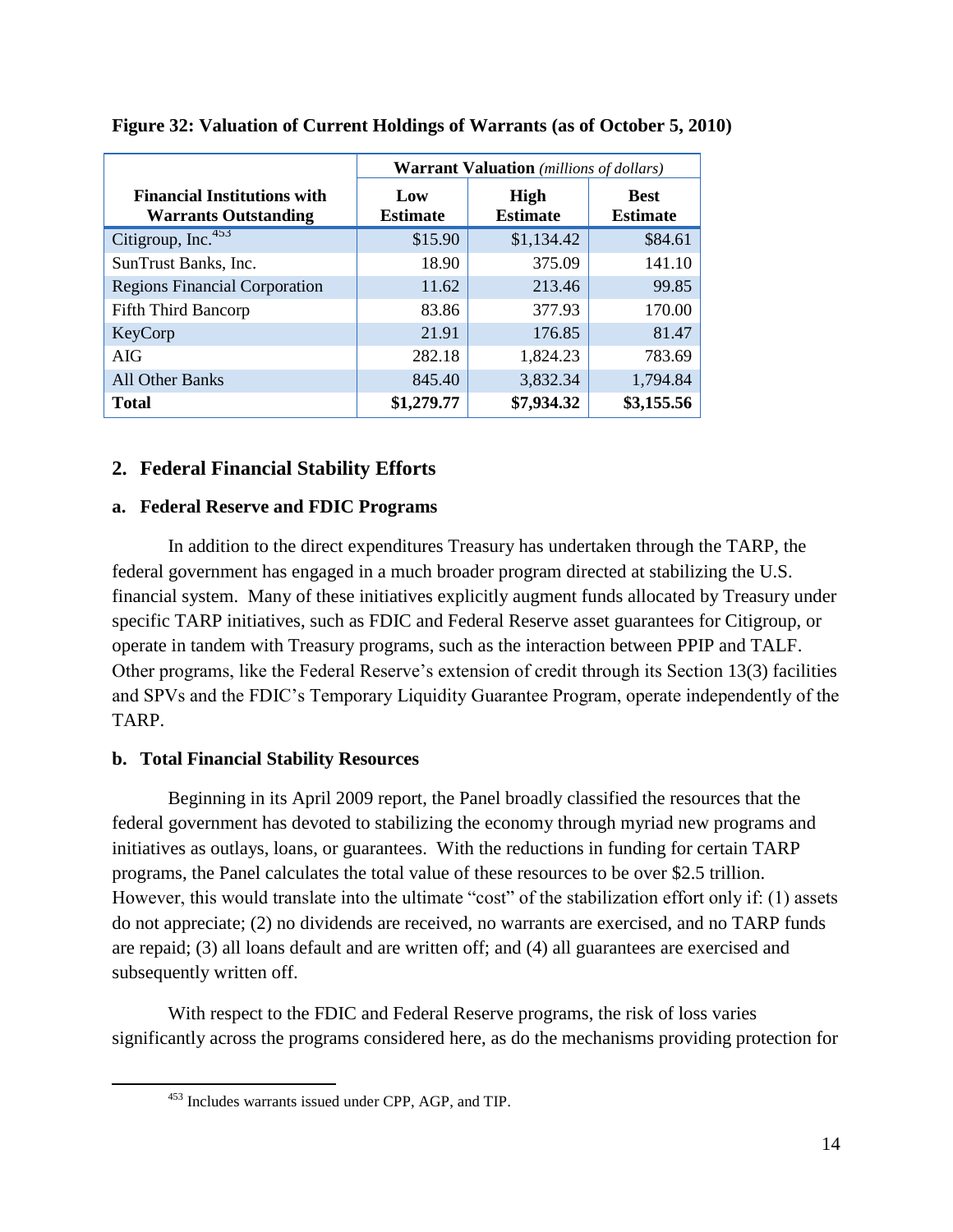the taxpayer against such risk. As discussed in the Panel's November 2009 report, the FDIC assesses a premium of up to 100 basis points on TLGP debt guarantees.<sup>454</sup> In contrast, the Federal Reserve's liquidity programs are generally available only to borrowers with good credit, and the loans are over-collateralized and with recourse to other assets of the borrower. If the assets securing a Federal Reserve loan realize a decline in value greater than the "haircut," the Federal Reserve is able to demand more collateral from the borrower. Similarly, should a borrower default on a recourse loan, the Federal Reserve can turn to the borrower's other assets to make the Federal Reserve whole. In this way, the risk to the taxpayer on recourse loans only materializes if the borrower enters bankruptcy.

#### **c. Credit Union Assistance**

Apart from the assistance credit unions have recently received through the CDCI, the National Credit Union Administration (NCUA), the federal agency charged with regulating federal credit unions (FCUs), has also made efforts to stabilize the corporate credit union (CCU) system. Corporate credit unions provide correspondent services, as well as liquidity and investment services to retail (or consumer) credit unions.<sup>455</sup> Since March 2009, the NCUA has placed five CCUs into conservatorship due to their exposure to underperforming private-label mortgage-backed securities. The NCUA estimates that these five institutions, which have \$72 billion in assets and provide services for 4,600 retail credit unions, hold more than 90 percent of the MBS in the corporate credit union system.<sup>456</sup>

To assist in the NCUA's stabilization efforts, the Temporary Corporate Credit Union Stabilization Fund ("Stabilization Fund") was created to help cover costs associated with CCU conservatorships and liquidations. The Stabilization Fund was established on May 20, 2009, as part of the Helping Families Save Their Homes Act of 2009, and allows the NCUA to borrow up to \$6 billion from the Treasury on a revolving basis.<sup>457</sup> As of August 2010, the NCUA had drawn \$1.5 billion from the Stabilization Fund, and had planned to repay this balance by the end of September. 458

<sup>456</sup> National Credit Union Administration, *Corporate System Resolution: National Credit Union Administration Virtual Town Hall*, at 14 (Sept. 27, 2010) (online at www.ncua.gov/Resources/CorporateCU/CSR/10-0927WebinarSlides.pdf); National Credit Union Administration, *Fact Sheet: Corporate Credit Union Conservatorships* (Sept. 14, 2010) (online at www.ncua.gov/Resources/CorporateCU/CSR/CSR-14.pdf).

 $\overline{\phantom{a}}$ 

<sup>454</sup> Congressional Oversight Panel, *November Oversight Report: Guarantees and Contingent Payments in TARP and Related Programs*, at 36 (Nov. 6, 2009) (online at cop.senate.gov/documents/cop-110609-report.pdf).

<sup>455</sup> National Credit Union Administration, *Corporate System Resolution: Corporate Credit Unions Frequently Asked Questions (FAQs)*, at 1 (online at www.ncua.gov/Resources/CorporateCU/CSR/CSR-6.pdf).

<sup>457</sup> National Credit Union Administration, *Board Action Memorandum* (June 15, 2010) (online at www.ncua.gov/GenInfo/BoardandAction/DraftBoardActions/2010/Jun/Item6aBAMSFAssessmentJune2010(1%20b illion)FINAL.pdf).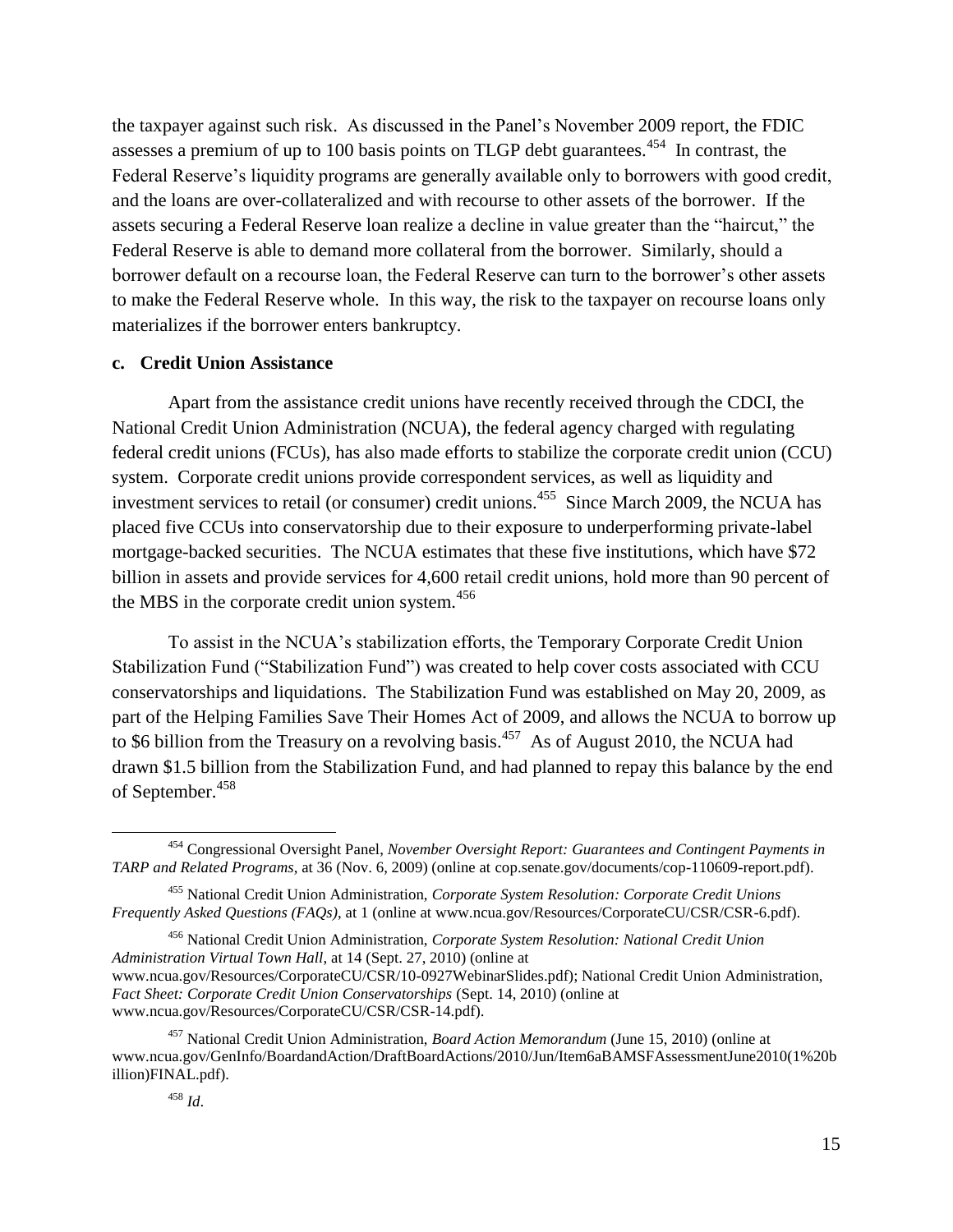#### **d. Mortgage Purchase Programs**

On September 7, 2008, Treasury announced the GSE Mortgage Backed Securities Purchase Program. The Housing and Economic Recovery Act of 2008 provided Treasury with the authority to purchase MBS guaranteed by government-sponsored enterprises (GSEs) through December 31, 2009. Treasury purchased approximately \$225 billion in GSE MBS by the time its authority expired.<sup>459</sup> As of September 2010, there was approximately \$159.6 billion in MBS still outstanding under this program.  $460$ 

In March 2009, the Federal Reserve authorized purchases of \$1.25 MBS guaranteed by Fannie Mae, Freddie Mac, and Ginnie Mae, and \$200 billion of agency debt securities from Fannie Mae, Freddie Mac, and the Federal Home Loan Banks.<sup>461</sup> The intended purchase amount for agency debt securities was subsequently decreased to \$175 billion.<sup>462</sup> All purchasing activity was completed on March 31, 2010. As of September 29, 2010, the Federal Reserve holds \$1.08 trillion of agency MBS and \$154 billion of agency debt. $463$ 

<sup>462</sup> *Id*. at 5.

 $\overline{\phantom{a}}$ 

<sup>459</sup> U.S. Department of the Treasury, *FY2011 Budget in Brief*, at 138 (Feb. 2010) (online at www.treas.gov/offices/management/budget/budgetinbrief/fy2011/FY%202011%20BIB%20(2).pdf).

<sup>460</sup> U.S. Department of the Treasury, *MBS Purchase Program: Portfolio by Month* (online at www.financialstability.gov/docs/September%202010%20Portfolio%20by%20month.pdf) (accessed Oct. 12, 2010).

<sup>461</sup> Board of Governors of the Federal Reserve System, *Federal Reserve System Monthly Report on Credit and Liquidity Programs and the Balance Sheet*, at 5 (Sept. 2010) (online at www.federalreserve.gov/monetarypolicy/files/monthlyclbsreport201009.pdf).

<sup>463</sup> Board of Governors of the Federal Reserve System, *Factors Affecting Reserve Balances (H.4.1)* (Sept. 30, 2010) (online at www.federalreserve.gov/releases/h41/) (accessed Oct. 12, 2010).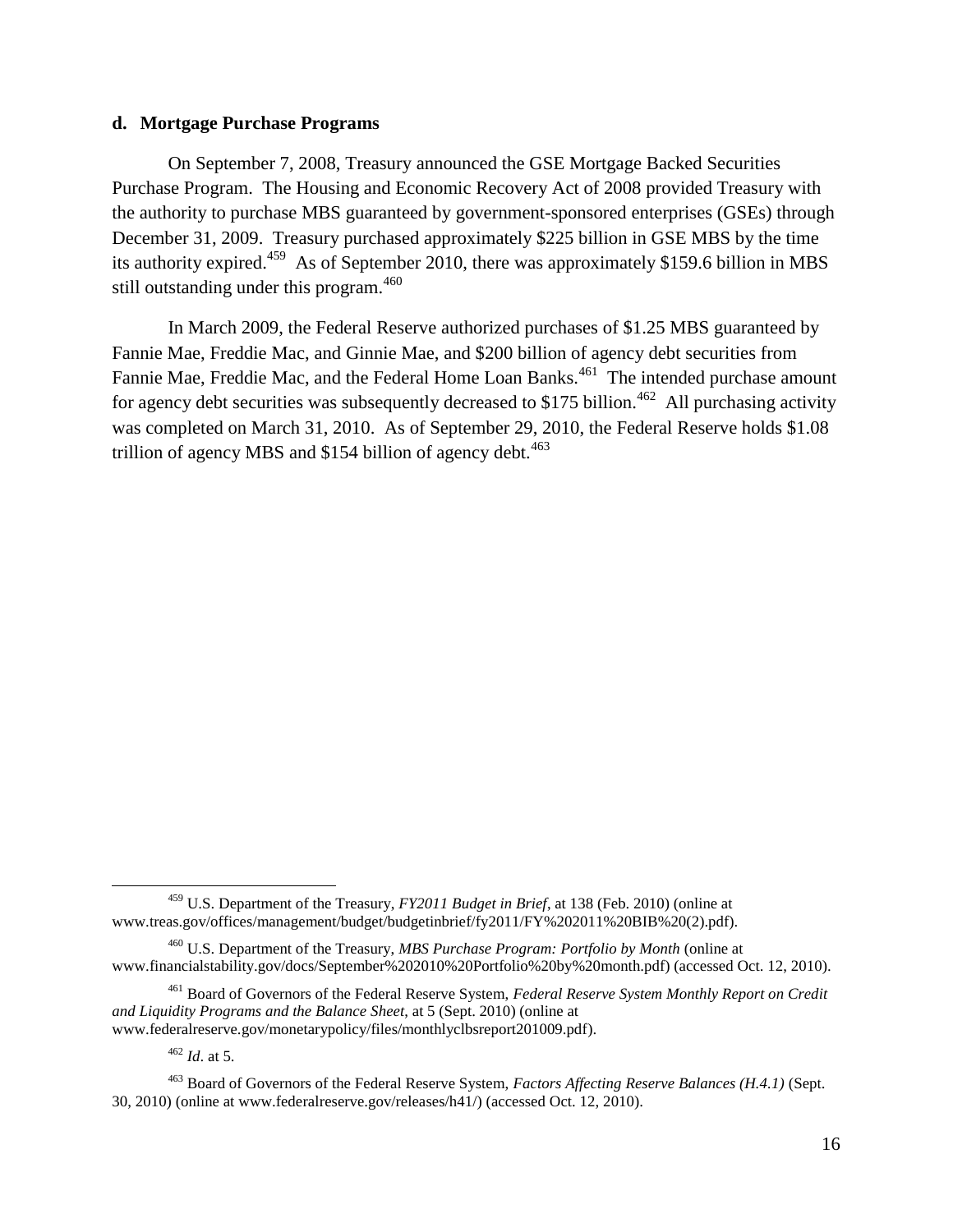| Program<br>(billions of dollars)             | <b>Treasury</b><br>(TARP)          | Federal<br><b>Reserve</b> | <b>FDIC</b>      | <b>Total</b>     |
|----------------------------------------------|------------------------------------|---------------------------|------------------|------------------|
| <b>Total</b>                                 | \$475                              | \$1,414.6                 | \$694.9          | \$2,584.5        |
| Outlays <sup>xxxii</sup>                     | 234.9                              | 1,258.3                   | 188.9            | 1,682.1          |
| Loans                                        | 23.4                               | 156.3                     | $\boldsymbol{0}$ | 179.7            |
| Guarantees <sup>xxxiii</sup>                 | 4.3                                | $\theta$                  | 506              | 510.3            |
| Repaid and Unavailable TARP Funds            | 212.4                              | $\overline{0}$            | $\overline{0}$   | 212.4            |
| <b>AIG</b> xxxiv                             | 69.8                               | 84.7                      | $\bf{0}$         | 154.5            |
| <b>Outlays</b>                               | $\frac{xx}{x}69.8$                 | $\frac{xxxi}{25.7}$       | $\overline{0}$   | 95.5             |
| Loans                                        | $\theta$                           | xxxvii <sub>59</sub>      | $\overline{0}$   | 59               |
| <b>Guarantees</b>                            | $\mathbf{0}$                       | 0                         | 0                | $\overline{0}$   |
| <b>Citigroup</b>                             | 11.6                               | $\boldsymbol{0}$          | $\boldsymbol{0}$ | 11.6             |
| <b>Outlays</b>                               | $\frac{xxviii}{11.6}$              | $\mathbf{0}$              | $\overline{0}$   | 11.6             |
| Loans                                        | $\boldsymbol{0}$                   | $\mathbf{0}$              | $\overline{0}$   | $\boldsymbol{0}$ |
| <b>Guarantees</b>                            | $\overline{0}$                     | $\boldsymbol{0}$          | $\overline{0}$   | $\overline{0}$   |
| <b>Capital Purchase Program (Other)</b>      | 40.5                               | $\boldsymbol{0}$          | $\boldsymbol{0}$ | 40.5             |
| <b>Outlays</b>                               | $\frac{\text{xxxi}}{40.5}$         | $\boldsymbol{0}$          | $\overline{0}$   | 40.5             |
| Loans                                        | $\overline{0}$                     | $\boldsymbol{0}$          | 0                | $\overline{0}$   |
| <b>Guarantees</b>                            | $\overline{0}$                     | $\boldsymbol{0}$          | $\overline{0}$   | $\theta$         |
| <b>Capital Assistance Program</b>            | N/A                                | $\boldsymbol{0}$          | $\bf{0}$         | $x \sim N/A$     |
| <b>TALF</b>                                  | 4.3                                | 38.7                      | $\boldsymbol{0}$ | 43               |
| <b>Outlays</b>                               | $\theta$                           | $\overline{0}$            | $\overline{0}$   | $\overline{0}$   |
| Loans                                        | $\mathbf{0}$                       | $x^{\text{liig}}$ 38.7    | $\overline{0}$   | 38.7             |
| <b>Guarantees</b>                            | $x^{1i}4.3$                        | $\overline{0}$            | $\overline{0}$   | 4.3              |
| <b>PPIP</b> (Loans) <sup>xliii</sup>         | $\boldsymbol{0}$                   | $\boldsymbol{0}$          | $\bf{0}$         | $\mathbf{0}$     |
| <b>Outlays</b>                               | $\boldsymbol{0}$                   | $\boldsymbol{0}$          | $\overline{0}$   | $\theta$         |
| Loans                                        | $\boldsymbol{0}$                   | $\boldsymbol{0}$          | $\overline{0}$   | $\overline{0}$   |
| <b>Guarantees</b>                            | $\overline{0}$                     | $\boldsymbol{0}$          | $\overline{0}$   | $\overline{0}$   |
| <b>PPIP</b> (Securities)                     | $x$ liv <sub>22.4</sub>            | $\boldsymbol{0}$          | $\bf{0}$         | 22.4             |
| <b>Outlays</b>                               | 7.5                                | $\boldsymbol{0}$          | $\overline{0}$   | 7.5              |
| Loans                                        | 14.9                               | $\boldsymbol{0}$          | 0                | 14.9             |
| <b>Guarantees</b>                            | $\theta$                           | $\boldsymbol{0}$          | $\boldsymbol{0}$ | $\mathbf{0}$     |
| <b>Making Home Affordable Program/</b>       | 45.6                               | $\boldsymbol{0}$          | $\bf{0}$         | 45.6             |
| <b>Foreclosure Mitigation</b>                |                                    |                           |                  |                  |
| <i><b>Outlays</b></i>                        | $x \rightarrow x \rightarrow 45.6$ | $\boldsymbol{0}$          | $\overline{0}$   | 45.6             |
| Loans                                        | $\boldsymbol{0}$                   | $\overline{0}$            | $\theta$         | $\theta$         |
| <b>Guarantees</b>                            | $\overline{0}$                     | $\overline{0}$            | $\overline{0}$   | $\theta$         |
| <b>Automotive Industry Financing Program</b> | $x^{\text{1vi}}$ 67.1              | $\boldsymbol{0}$          | $\mathbf{0}$     | 67.1             |
| <b>Outlays</b>                               | 59.0                               | $\theta$                  | $\Omega$         | 59.0             |
| Loans                                        | 8.1                                | $\theta$                  | $\overline{0}$   | 8.1              |
| <b>Guarantees</b>                            | $\overline{0}$                     | $\boldsymbol{0}$          | $\mathbf{0}$     | $\overline{0}$   |
| <b>Automotive Supplier Support Program</b>   | 0.4                                | $\boldsymbol{0}$          | $\bf{0}$         | 0.4              |
| <b>Outlays</b>                               | $\Omega$                           | $\overline{0}$            | $\Omega$         | $\theta$         |
| Loans                                        | $x^{\text{lvii}}$ 0.4              | $\boldsymbol{0}$          | $\Omega$         | 0.4              |
| <b>Guarantees</b>                            | $\boldsymbol{0}$                   | $\boldsymbol{0}$          | $\boldsymbol{0}$ | $\mathbf{0}$     |

## **Figure 33: Federal Government Financial Stability Effort (as of September 29, 2010)** xxxi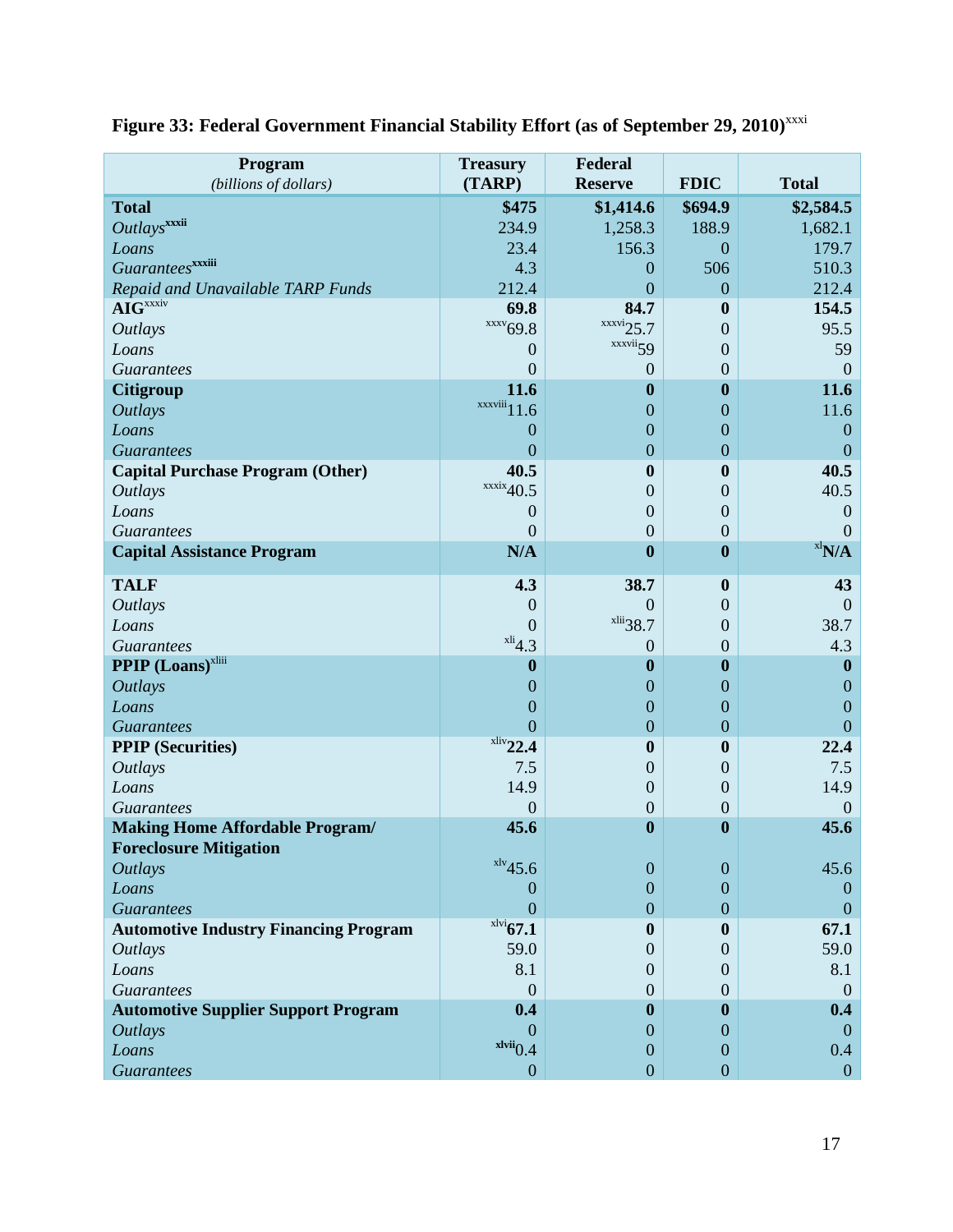| <b>SBA 7(a) Securities Purchase</b>             | $x$ lviii $0.36$ |                              |                    | 0.36     |
|-------------------------------------------------|------------------|------------------------------|--------------------|----------|
| <i>Outlays</i>                                  | 0.36             | 0                            |                    | 0.36     |
| Loans                                           |                  | 0                            |                    |          |
| <i>Guarantees</i>                               |                  | 0                            | $\mathbf{0}$       |          |
| <b>Community Development Capital Initiative</b> | $x$ lix $0.57$   | 0                            | 0                  | 0.57     |
| <i><b>Outlays</b></i>                           | $\left( \right)$ | 0                            |                    |          |
| Loans                                           | 0.57             | 0                            | $\mathbf{0}$       | 0.57     |
| <i>Guarantees</i>                               | 0                | $\theta$                     | $\mathbf{0}$       |          |
| <b>Temporary Liquidity Guarantee Program</b>    | 0                | 0                            | 506                | 506      |
| <i><b>Outlays</b></i>                           | 0                | 0                            |                    |          |
| Loans                                           | 0                | 0                            |                    |          |
| <i>Guarantees</i>                               | 0                | 0                            | 1506               | 506      |
| <b>Deposit Insurance Fund</b>                   | 0                | 0                            | 188.9              | 188.9    |
| <i>Outlays</i>                                  | 0                | 0                            | $\frac{11}{188.9}$ | 188.9    |
| Loans                                           | 0                | 0                            | $\mathbf{0}$       |          |
| <b>Guarantees</b>                               | 0                | 0                            | $\Omega$           |          |
| <b>Other Federal Reserve Credit Expansion</b>   | $\bf{0}$         | 1,291.2                      |                    | 1,291.2  |
| <i>Outlays</i>                                  | $\overline{0}$   | $\frac{\text{iii}}{2,232.6}$ | $\Omega$           | 1,232.6  |
| Loans                                           | 0                | $\frac{\text{liii}}{58.6}$   | $\Omega$           | 58.6     |
| <i>Guarantees</i>                               | 0                | 0                            | 0                  | $\Omega$ |

 $\overline{\phantom{a}}$ <sup>xxxi</sup> All data in this figure is as of July 28, 2010, except for information regarding the FDIC's Temporary Liquidity Guarantee Program (TLGP). That data is as of June 30, 2010.

xxxii The term "outlays" is used here to describe the use of Treasury funds under the TARP, which are broadly classifiable as purchases of debt or equity securities (e.g., debentures, preferred stock, exercised warrants, etc.). These values were calculated using (1) Treasury's actual reported expenditures, and (2) Treasury's anticipated funding levels as estimated by a variety of sources, including Treasury statements and GAO estimates. Anticipated funding levels are set at Treasury's discretion, have changed from initial announcements, and are subject to further change. Outlays used here represent investment and asset purchases – as well as commitments to make investments and asset purchases – and are not the same as budget outlays, which under section 123 of EESA are recorded on a "credit reform" basis.

xxxiii Although many of the guarantees may never be exercised or will be exercised only partially, the guarantee figures included here represent the federal government's greatest possible financial exposure.

xxxiv AIG received an \$85 billion credit facility from the Federal Reserve Bank of New York (FRBNY) (reduced to \$60 billion in November 2008, to \$35 billion in December 2009, and then to \$30 billion in September 2010). A Treasury trust received Series C preferred convertible stock in exchange for the facility and \$0.5 million. The Series C shares amount to 79.9 percent ownership of common stock, minus the percentage of common shares acquired through warrants. U.S. Government Accountability Office, *Troubled Asset Relief Program: Status of Government Assistance Provided to AIG* (Sept. 2009) (GAO-09-975) (online at www.gao.gov/new.items/d09975.pdf). On September 30, 2010, AIG announced its plans to repay its outstanding obligations to Treasury, FRBNY, and the trust. For details on AIG's repayment plans, *see* Section Two. *See also* American International Group, *AIG Announces Plan to Repay U.S. Government* (Sept. 30, 2010) (online at www.aigcorporate.com/newsroom/2010\_September/AIGAnnouncesPlantoRepay30Sept2010.pdf). For information regarding Treasury's TARP investments in AIG, *see* note [vi,](#page-3-0) *supra*. U.S. Government Accountability Office, *Troubled Asset Relief Program: Status of Government Assistance Provided to AIG* (Sept. 2009) (GAO-09-975) (online at [www.gao.gov/new.items/d09975.pdf\)](http://www.gao.gov/new.items/d09975.pdf). Additional information was also provided by Treasury in response to a Panel inquiry.

xxxv This number includes investments under the AIGIP/SSFI Program: a \$40 billion investment made on November 25, 2008, and a \$30 billion investment made on April 17, 2009 (less a reduction of \$165 million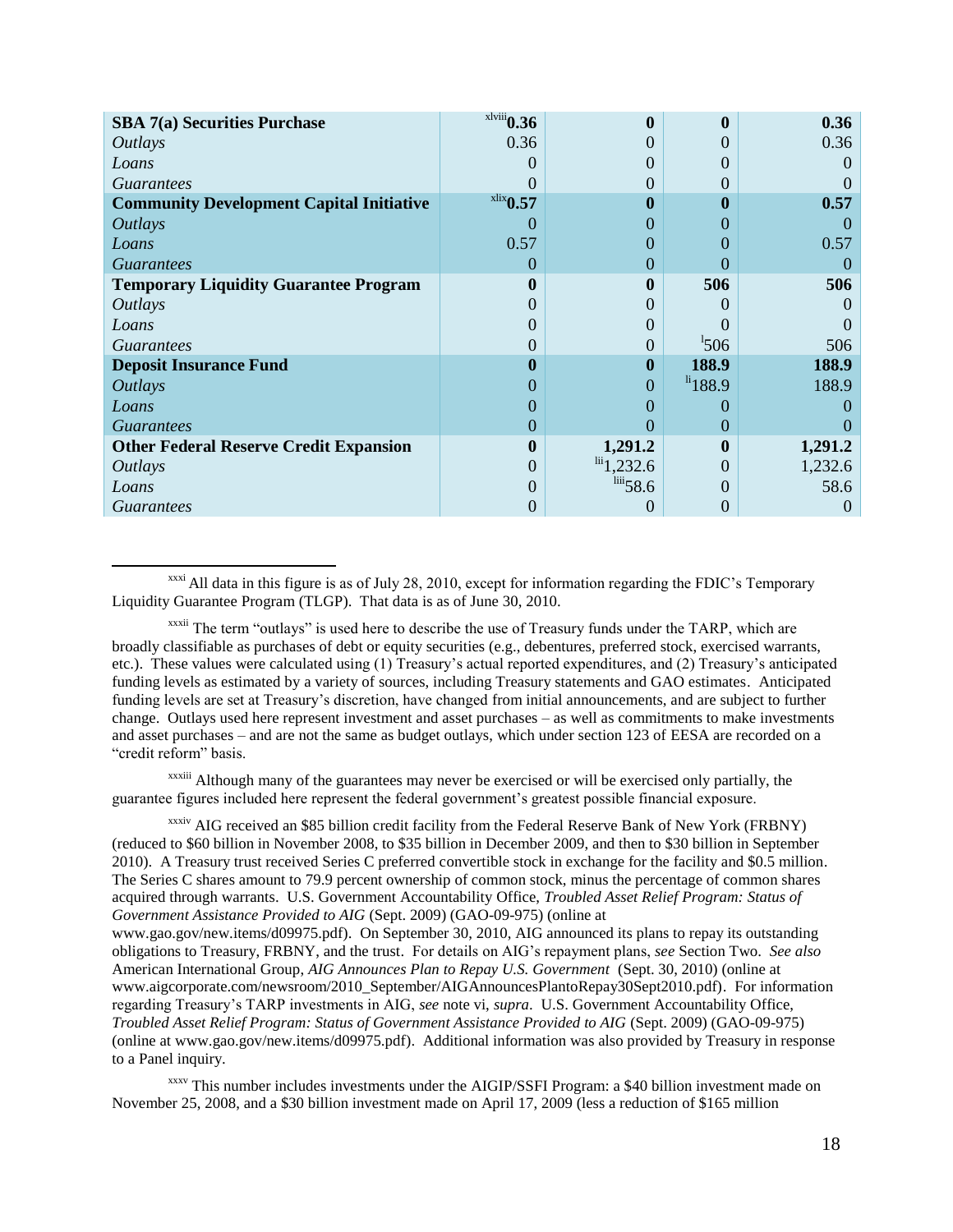representing bonuses paid to AIG Financial Products employees). As of August 31, 2010, AIG had utilized \$47.5 billion of the available \$69.8 billion under the AIGIP/SSFI. U.S. Department of the Treasury, *Troubled Assets Relief Program Monthly 105(a) Report – August 2010*, at 5, 24 (Sept. 10, 2010) (online at www.financialstability.gov/docs/105CongressionalReports/August%202010%20105(a)%20Report\_final\_9%2010% 2010.pdf).

 $\overline{\phantom{a}}$ 

xxxvi As part of the restructuring of the U.S. government's investment in AIG announced on March 2, 2009, the amount available to AIG through the Revolving Credit Facility was reduced by \$25 billion in exchange for preferred equity interests in two special purpose vehicles, AIA Aurora LLC and ALICO Holdings LLC. These SPVs were established to hold the common stock of two AIG subsidiaries: American International Assurance Company Ltd. (AIA) and American Life Insurance Company (ALICO). As of September 29, 2010, the book value of the Federal Reserve Bank of New York's holdings in AIA Aurora LLC and ALICO Holdings LLC is \$25.7 billion in preferred equity (\$16.5 billion in AIA and \$9.3 billion in ALICO). Federal Reserve Bank of New York, *Factors Affecting Reserve Balances (H.4.1)* (Sept. 30, 2010) (online at www.federalreserve.gov/releases/h41/20100930/).

xxxvii This number represents the full \$30 billion that is available to AIG through its Revolving Credit Facility (RCF) with FRBNY (\$18.9 billion had been drawn down as of September 29, 2010) and the outstanding principal of the loans extended to the Maiden Lane II and III SPVs to buy AIG assets (as of September 29, 2010, \$13.7 billion and \$14.6 billion, respectively). The maximum amount available through the RCF decreased from \$34 billion over the past two months, as a result of the sale of two AIG subsidiaries, as well as the company's sale of CME Group, Inc. common stock. The reduced ceiling also reflects a \$3.95 billion repayment to the RCF from proceeds earned from a debt offering by the International Lease Finance Corporation (ILFC), an AIG subsidiary.

The amounts outstanding under the Maiden Lane II and III facilities do not reflect the accrued interest payable to FRBNY. Income from the purchased assets is used to pay down the loans to the SPVs, reducing the taxpayers' exposure to losses over time. Federal Reserve Bank of New York, *Factors Affecting Reserve Balances (H.4.1)* (Sept. 30, 2010) (online at www.federalreserve.gov/releases/h41/20100930/Board of Governors of the Federal Reserve System, *Federal Reserve System Monthly Report on Credit and Liquidity Programs and the Balance Sheet*, at 15 (July 2010) (online at

www.federalreserve.gov/monetarypolicy/files/monthlyclbsreport201007.pdf); Board of Governors of the Federal Reserve System, *Federal Reserve System Monthly Report on Credit and Liquidity Programs and the Balance Sheet*, at 16 (Aug. 2010) (online at www.federalreserve.gov/monetarypolicy/files/monthlyclbsreport201008.pdf); Board of Governors of the Federal Reserve System, *Federal Reserve System Monthly Report on Credit and Liquidity Programs and the Balance Sheet*, at 15 (Sept. 2010) (online at

www.federalreserve.gov/monetarypolicy/files/monthlyclbsreport201009.pdf).

xxxviii This figure represents Treasury's \$25 billion investment in Citigroup, minus \$13.4 billion applied as a repayment for CPP funding. The amount repaid comes from the \$16.4 billion in gross proceeds Treasury received from the sale of 4.1 billion Citigroup common shares. *See* note [ii,](#page-3-1) *supra* (discussing the details of the sales of Citigroup common stock to date). U.S. Department of the Treasury, *Troubled Asset Relief Program Transactions Report for the Period Ending September 30, 2010*, at 13 (Oct. 4, 2010) (online at financialstability.gov/docs/transaction-reports/10-4-10%20Transactions%20Report%20as%20of%209-30-10.pdf).

xxxix This figure represents the \$204.9 billion Treasury disbursed under the CPP, minus the \$25 billion investment in Citigroup identified above, \$139.4 billion in repayments (excluding the amount repaid for the Citigroup investment) that are in "repaid and unavailable" TARP funds, and losses under the program. This figure does not account for future repayments of CPP investments and dividend payments from CPP investments. U.S. Department of the Treasury, *Troubled Asset Relief Program Transactions Report for the Period Ending September 30, 2010*, at 13 (Oct. 4, 2010) (online at financialstability.gov/docs/transaction-reports/10-4- 10%20Transactions%20Report%20as%20of%209-30-10.pdf).

 $x<sup>1</sup>$  On November 9, 2009, Treasury announced the closing of the CAP and that only one institution, GMAC, was in need of further capital from Treasury. GMAC, however, received further funding through the AIFP. Therefore, the Panel considers CAP unused and closed. U.S. Department of the Treasury, *Treasury Announcement Regarding the Capital Assistance Program* (Nov. 9, 2009) (online at www.financialstability.gov/latest/tg\_11092009.html).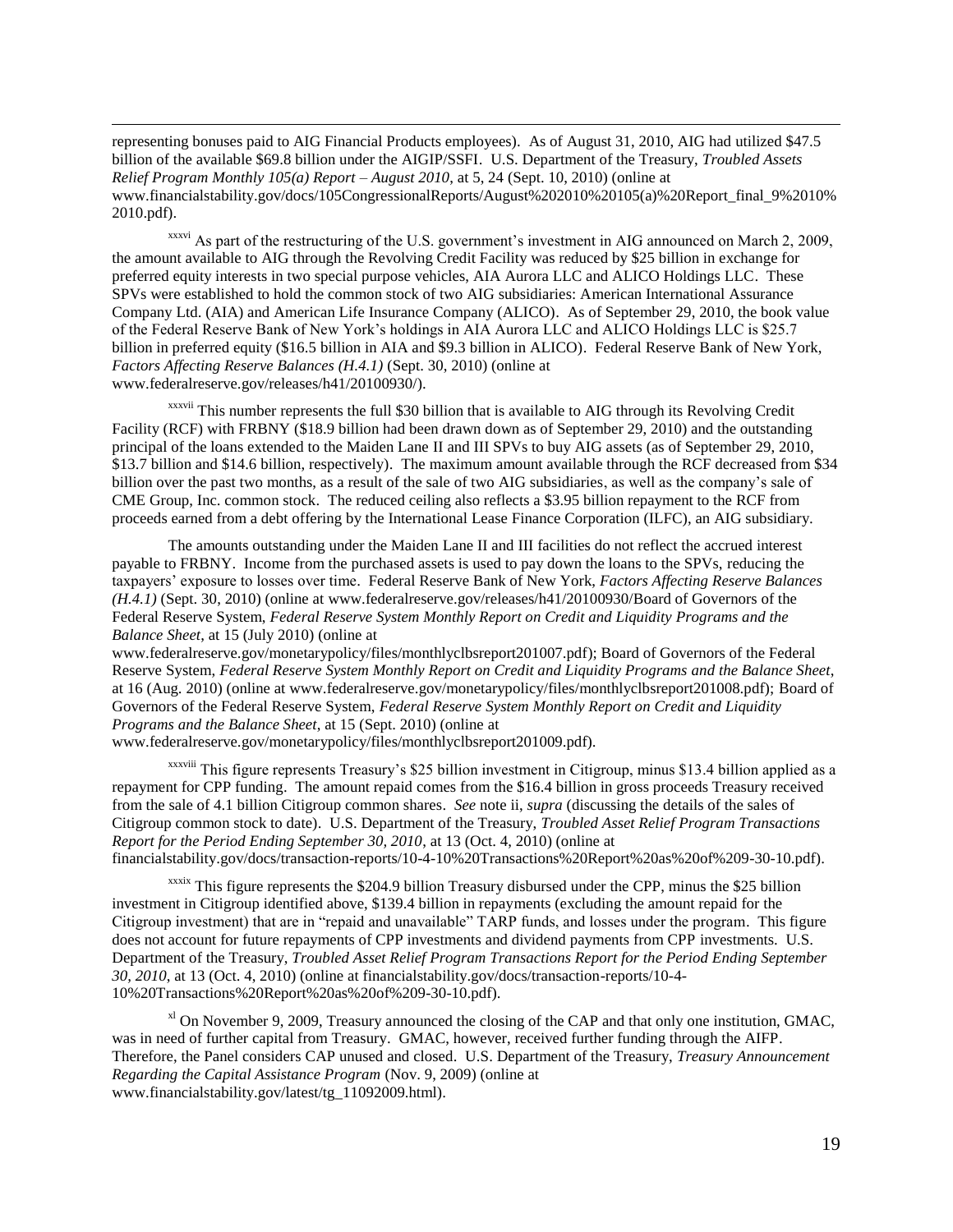$x<sup>li</sup>$  This figure represents the \$4.3 billion adjusted allocation to the TALF SPV. However, as of September 29, 2010, TALF LLC had drawn only \$105 million of the available \$4.3 billion. Board of Governors of the Federal Reserve System, *Factors Affecting Reserve Balances (H.4.1)* (Sept. 30, 2010) (online at www.federalreserve.gov/releases/h41/20100930/); U.S. Department of the Treasury, *Troubled Asset Relief Program* 

*Transactions Report for the Period Ending September 30, 2010* (Oct. 4, 2010) (online at financialstability.gov/docs/transaction-reports/10-4-10%20Transactions%20Report%20as%20of%209-30-10.pdf). On June 30, 2010, the Federal Reserve ceased issuing loans collateralized by newly issued CMBS. As of this date, investors had requested a total of \$73.3 billion in TALF loans (\$13.2 billion in CMBS and \$60.1 billion in non-CMBS) and \$71 billion in TALF loans had been settled (\$12 billion in CMBS and \$59 billion in non-CMBS). Earlier, it ended its issues of loans collateralized by other TALF-eligible newly issued and legacy ABS (non-CMBS) on March 31, 2010. Federal Reserve Bank of New York, *Term Asset-Backed Securities Loan Facility: Terms and Conditions* (online at www.newyorkfed.org/markets/talf\_terms.html) (accessed Oct. 12, 2010); Federal Reserve Bank of New York, *Term Asset-Backed Securities Loan Facility: CMBS* (online at

www.newyorkfed.org/markets/cmbs\_operations.html) (accessed Oct. 12, 2010); *see* Federal Reserve Bank of New York, *Term Asset-Backed Securities Loan Facility: CMBS* (online at

www.newyorkfed.org/markets/CMBS\_recent\_operations.html) (accessed Oct. 12, 2010); Federal Reserve Bank of New York, *Term Asset-Backed Securities Loan Facility: non-CMBS* (online at

www.newyorkfed.org/markets/talf\_operations.html) (accessed Oct. 12, 2010); *see* Federal Reserve Bank of New York, *Term Asset-Backed Securities Loan Facility: non-CMBS* (online at

www.newyorkfed.org/markets/TALF\_recent\_operations.html) (accessed Oct. 12, 2010).

 $\overline{\phantom{a}}$ 

<sup>xlii</sup> This number is derived from the unofficial 1:10 ratio of the value of Treasury loan guarantees to the value of Federal Reserve loans under the TALF. U.S. Department of the Treasury, *Fact Sheet: Financial Stability Plan*, at 4 (Feb.10, 2009) (online at www.financialstability.gov/docs/fact-sheet.pdf) (describing the initial \$20 billion Treasury contribution tied to \$200 billion in Federal Reserve loans and announcing potential expansion to a \$100 billion Treasury contribution tied to \$1 trillion in Federal Reserve loans). Since only \$43 billion in TALF loans remained outstanding when the program closed, Treasury is currently responsible for reimbursing the Federal Reserve Board only up to \$4.3 billion in losses from these loans. Thus, the Federal Reserve's maximum potential exposure under the TALF is \$38.7 billion. *See* Board of Governors of the Federal Reserve System, *Factors Affecting Reserve Balances (H.4.1)* (Sept. 30, 2010) (online at www.federalreserve.gov/releases/h41/20100930/).

<sup>xliii</sup> It is unlikely that resources will be expended under the PPIP Legacy Loans Program in its original design as a joint Treasury-FDIC program to purchase troubled assets from solvent banks. In several sales described in FDIC press releases, it appears that there is no Treasury participation, and FDIC activity is accounted for here as a component of the FDIC's Deposit Insurance Fund outlays. *See, e.g.*, Federal Deposit Insurance Corporation, *FDIC Statement on the Status of the Legacy Loans Program* (June 3, 2009) (online at www.fdic.gov/news/news/press/2009/pr09084.html).

<sup>xliv</sup> This figure represents Treasury's final adjusted investment amount in PPIP. As of September 30, 2010, Treasury reported commitments of \$14.9 billion in loans and \$7.5 billion in membership interest associated with PPIP. On January 4, 2010, Treasury and one of the nine fund managers, TCW Senior Management Securities Fund, L.P. (TCW), entered into a "Winding-Up and Liquidation Agreement." Treasury's final investment amount in TCW totaled \$356 million. Following the liquidation of the fund, Treasury's initial \$3.3 billion obligation to TCW was reallocated among the eight remaining funds on March 22, 2010. *See* U.S. Department of the Treasury, *Troubled Asset Relief Program Transactions Report for the Period Ending September 30, 2010*, at 23 (Oct. 4, 2010) (online at financialstability.gov/docs/transaction-reports/10-4-10%20Transactions%20Report%20as%20of%209-30-10.pdf).

xlv Of the \$29.9 billion in TARP funding for HAMP, \$28.8 billion has been allocated as of September 30, 2010. However, as of September 30, 2010, only \$484.9 million in non-GSE payments has been disbursed under HAMP. U.S. Department of the Treasury, *Troubled Asset Relief Program Transactions Report for the Period Ending September 30, 2010* (Oct. 4, 2010) (online at financialstability.gov/docs/transaction-reports/10-4- 10%20Transactions%20Report%20as%20of%209-30-10.pdf). Data provided to Panel staff by Treasury staff (Oct. 13, 2010).

 $x$ lvi A substantial portion of the total \$81.3 billion in loans extended under the AIFP has since been converted to common equity and preferred shares in restructured companies. \$8.1 billion has been retained as first lien debt (with \$1 billion committed to old GM and \$7.1 billion to Chrysler). This figure (\$67.1 billion) represents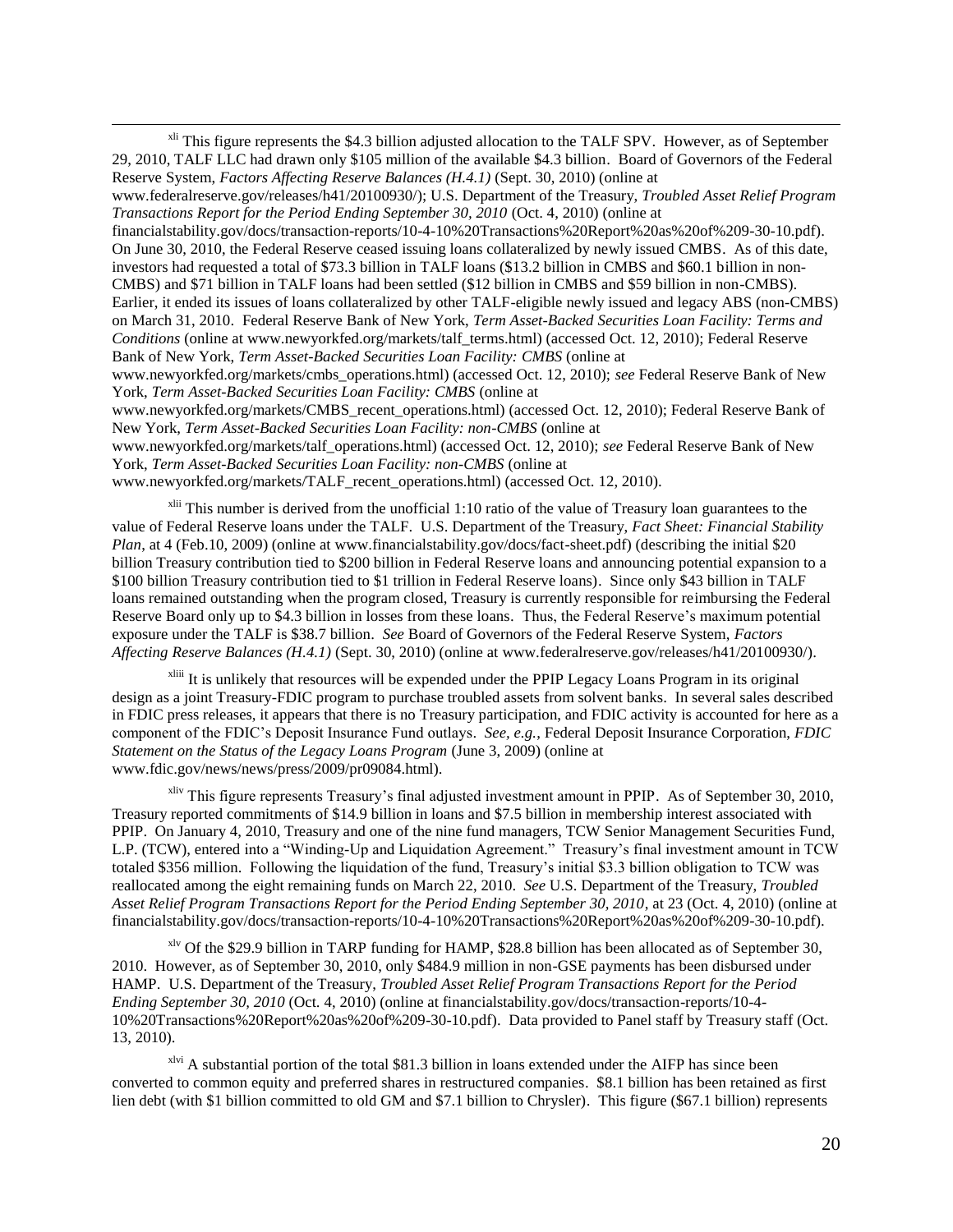Treasury's current obligation under the AIFP after repayments and losses. U.S. Department of the Treasury, *Troubled Asset Relief Program Transactions Report for the Period Ending September 30, 2010*, at 18 (Oct. 4, 2010) (online at financialstability.gov/docs/transaction-reports/10-4-10%20Transactions%20Report%20as%20of%209-30- 10.pdf).

 $\overline{\phantom{a}}$ 

pdf).

xlvii This figure represents Treasury's total adjusted investment amount in the ASSP. U.S. Department of the Treasury, *Troubled Asset Relief Program Transactions Report for the Period Ending September 30, 2010*, at 19 (Oct. 4, 2010) (online at financialstability.gov/docs/transaction-reports/10-4- 10%20Transactions%20Report%20as%20of%209-30-10.pdf).

xlviii U.S. Department of the Treasury, *Troubled Asset Relief Program: Two Year Retrospective*, at 43 (Oct. 2010) (online at www.financialstability.gov/docs/TARP%20Two%20Year%20Retrospective\_10%2005%2010\_transmittal%20letter.

xlix U.S. Department of the Treasury, *Troubled Asset Relief Program Transactions Report for the Period Ending September 30, 2010*, at 17 (Oct. 4, 2010) (online at financialstability.gov/docs/transaction-reports/10-4- 10%20Transactions%20Report%20as%20of%209-30-10.pdf).

<sup>1</sup> This figure represents the current maximum aggregate debt guarantees that could be made under the program, which is a function of the number and size of individual financial institutions participating. \$292.6 billion of debt subject to the guarantee is currently outstanding, which represents approximately 57.8 percent of the current cap. Federal Deposit Insurance Corporation, *Monthly Reports on Debt Issuance Under the Temporary Liquidity Guarantee Program: Debt Issuance Under Guarantee Program* (Aug. 31, 2010) (online at www.fdic.gov/regulations/resources/TLGP/total\_issuance08-10.html). The FDIC has collected \$10.4 billion in fees and surcharges from this program since its inception in the fourth quarter of 2008. Federal Deposit Insurance Corporation, *Monthly Reports Related to the Temporary Liquidity Guarantee Program: Fees Under Temporary Liquidity Guarantee Debt Program* (Aug. 31, 2010) (online at www.fdic.gov/regulations/resources/tlgp/fees.html).

 $\mu$ <sup>Ii</sup> This figure represents the FDIC's provision for losses to its deposit insurance fund attributable to bank failures in the third and fourth quarters of 2008, the first, second, third, and fourth quarters of 2009, and the first quarter of 2010. Federal Deposit Insurance Corporation, *Chief Financial Officer's (CFO) Report to the Board: DIF Income Statement – Second Quarter 2010* (online at

www.fdic.gov/about/strategic/corporate/cfo\_report\_2ndqtr\_10/income.html). For earlier reports, *see* Federal Deposit Insurance Corporation, *Chief Financial Officer's (CFO) Report to the Board* (online at www.fdic.gov/about/strategic/corporate/index.html) (accessed Oct. 12, 2010). This figure includes the FDIC's estimates of its future losses under loss-sharing agreements that it has entered into with banks acquiring assets of insolvent banks during these eight quarters. Under a loss-sharing agreement, as a condition of an acquiring bank's agreement to purchase the assets of an insolvent bank, the FDIC typically agrees to cover 80 percent of an acquiring bank's future losses on an initial portion of these assets and 95 percent of losses on another portion of assets. *See, e.g.*, Federal Deposit Insurance Corporation, *Purchase and Assumption Agreement – Whole Bank, All Deposits – Among FDIC, Receiver of Guaranty Bank, Austin, Texas, Federal Deposit Insurance Corporation and Compass Bank,* at 65-66 (Aug. 21, 2009) (online at www.fdic.gov/bank/individual/failed/guarantytx\_p\_and\_a\_w\_addendum.pdf).

lii Outlays are comprised of the Federal Reserve Mortgage Related Facilities. The Federal Reserve balance sheet accounts for these facilities under Federal agency debt securities and mortgage-backed securities held by the Federal Reserve. Board of Governors of the Federal Reserve System, *Factors Affecting Reserve Balances (H.4.1)* (Sept. 30, 2010) (online at www.federalreserve.gov/releases/h41/20100930/). Although the Federal Reserve does not employ the outlays, loans, and guarantees classification, its accounting clearly separates its mortgage-related purchasing programs from its liquidity programs. *See, e.g.*, Board of Governors of the Federal Reserve System, *Credit and Liquidity Programs and the Balance Sheet*, at 2 (Nov. 2009) (online at www.federalreserve.gov/monetarypolicy/files/monthlyclbsreport200911.pdf).

As of September 2010, there was \$159.6 billion still outstanding under Treasury's GSE Mortgage Backed Securities Purchase Program. *See* U.S. Department of the Treasury, *MBS Purchase Program: Portfolio by Month* (online at www.financialstability.gov/docs/September%202010%20Portfolio%20by%20month.pdf) (accessed Oct. 5, 2010). Treasury has received \$61.1 billion in principal repayments and \$13.9 billion in interest payments from